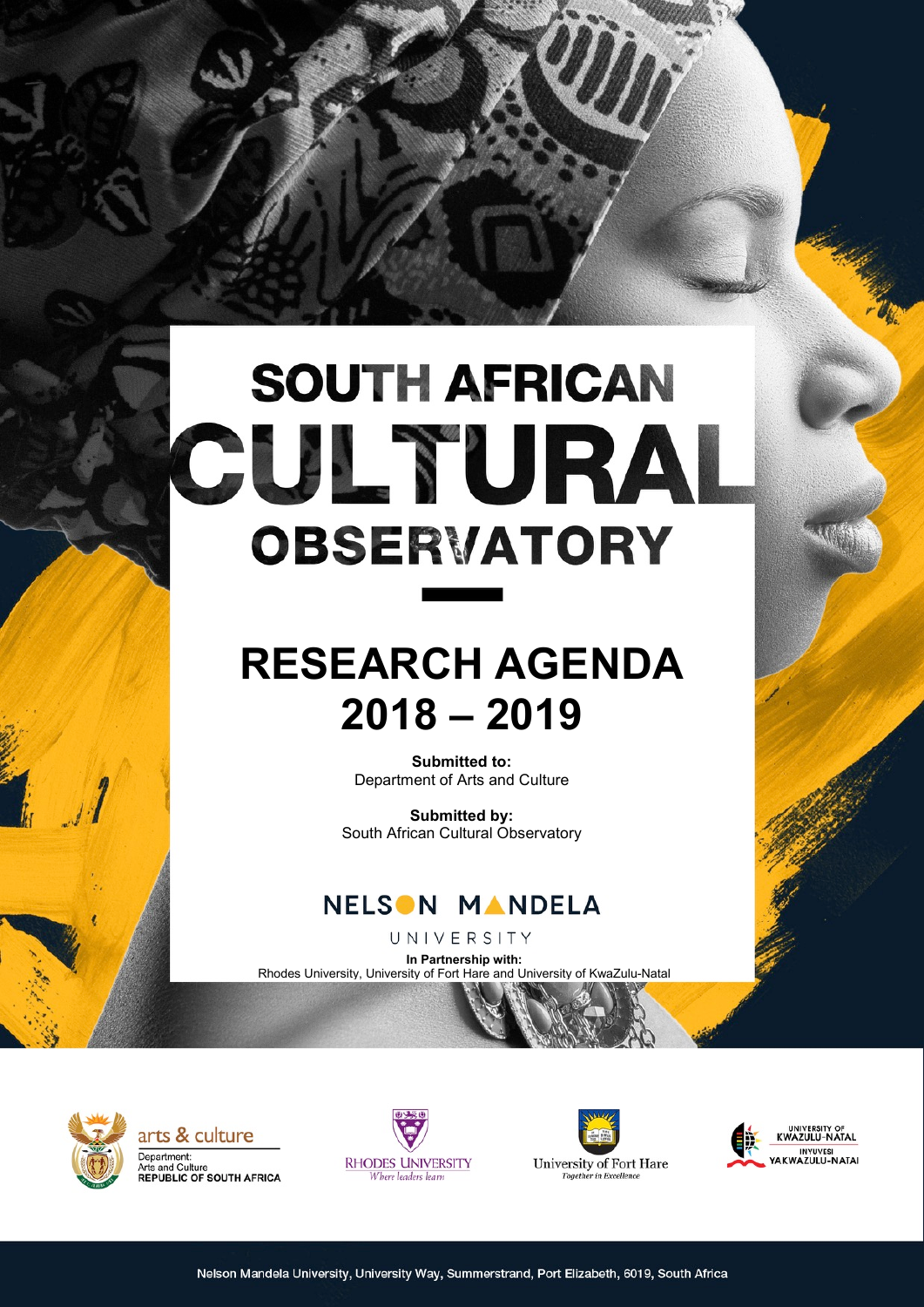

# **RESEARCH AGENDA**

# $2018 - 2019$

**Draft 2**

September 2018

Submitted to the Department of Arts and Culture (DAC)

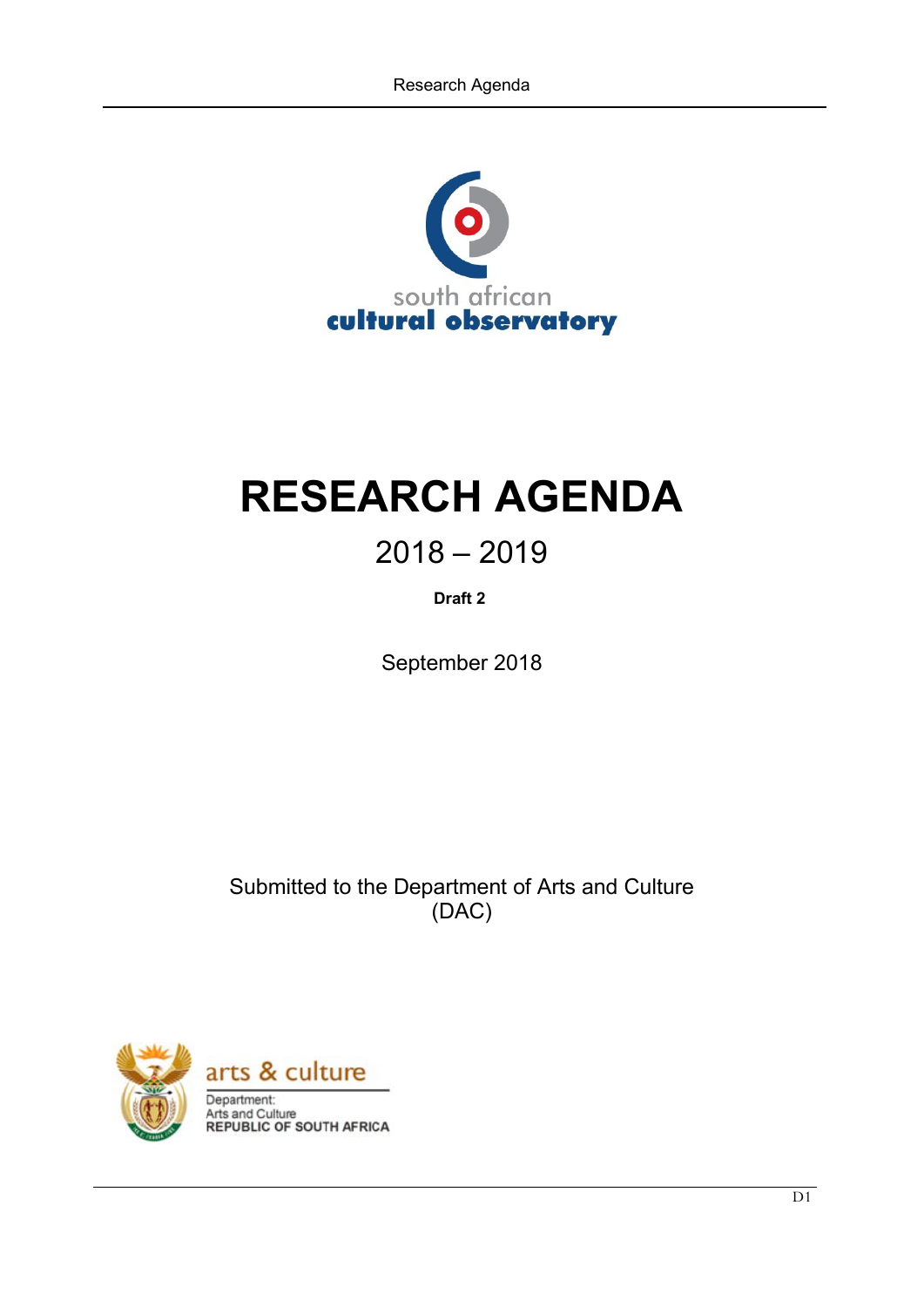# Contents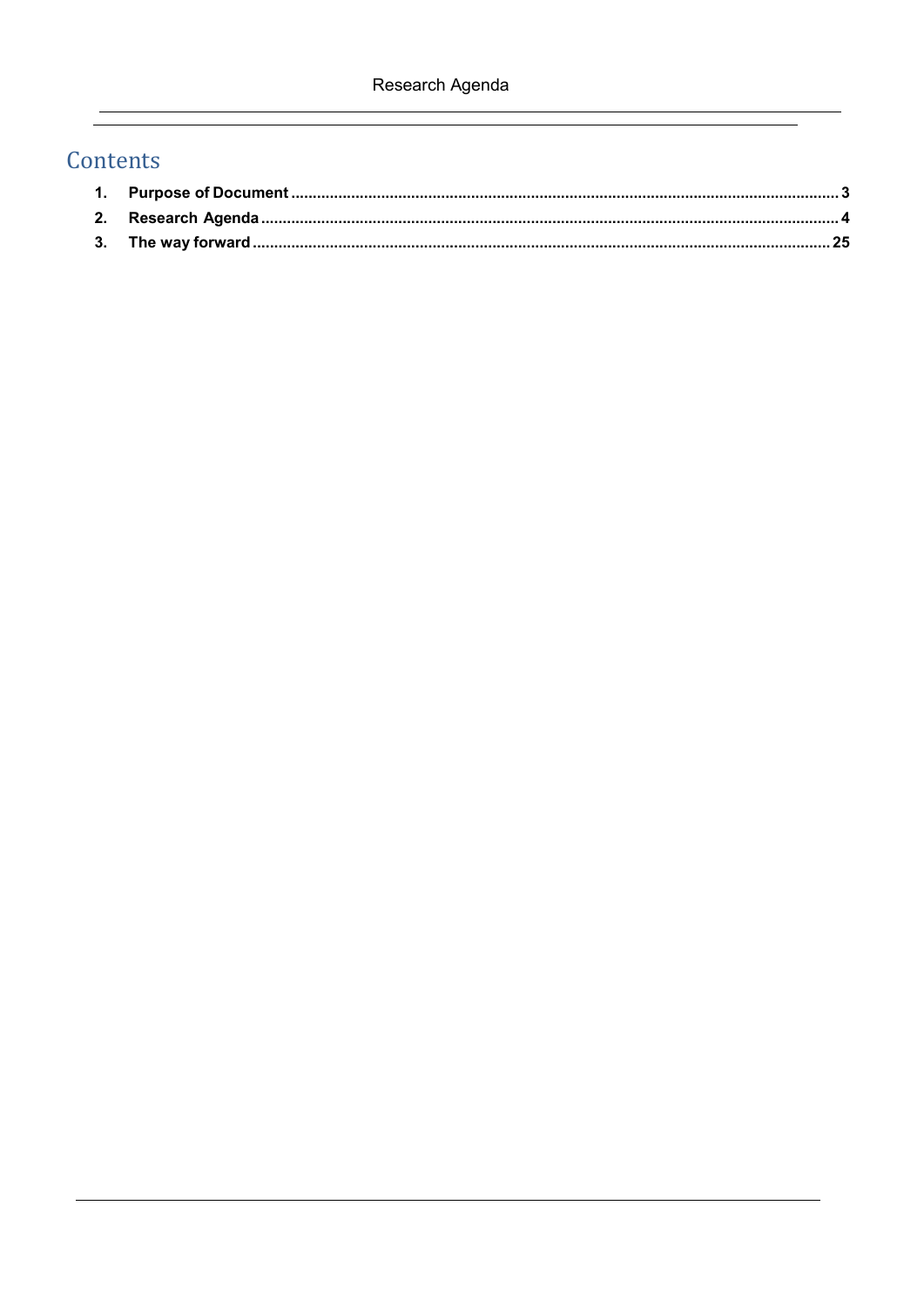## <span id="page-3-0"></span>**1. Purpose of Document**

This document presents the Research Agenda for the arts, heritage, cultural and creative sectors of South Africa for the 2018/19 financial year as formulated by the South African Cultural Observatory.

The purpose of this Research Agenda is to define and focus research efforts and resources towards achieving research outputs that would enhance the development of the arts, heritage and cultural and creative sectors in South Africa and advance the policy imperatives of the South African Government and its key stakeholders.

This document therefore aims to:

- define research requirements;
- define individual research agenda items required to address the research requirements of the industry; and
- determine the alignment of proposed research agenda items with strategic and policy imperatives.

This Research Agenda has been developed through a number of consultations starting in 2015 between with the Department of Arts and Culture, the South African Cultural Observatory and industry stakeholders (engagements included but were not limited to the hosting of domain workshops, consultations, feedback obtained from the SACO web-site, research outputs, written submissions and national conferences).

As a result of these extensive engagements, the current version of the Research Agenda now contains **135 research items** across **15 themes**.

It is important to note that the Research Agenda should be treated as a dynamic and ongoing work-in-progress, which will be continuously subjected to review and updating as new data, inputs and challenges emerge.

The Research Agenda contained in the table below, accordingly consist of three (3) components. They are:

- The first component provides a very brief explanation of the research requirement that needs to be addressed.
- The second component states the Research Agenda Item that would have to be researched in order to address the research requirement.
- The third component aligns Research Agenda Items with the National Development Plan (NDP), the Medium-Term Strategic Framework (MTSF) and the Annual Performance Plan (APP) of the National Department of Arts and Culture.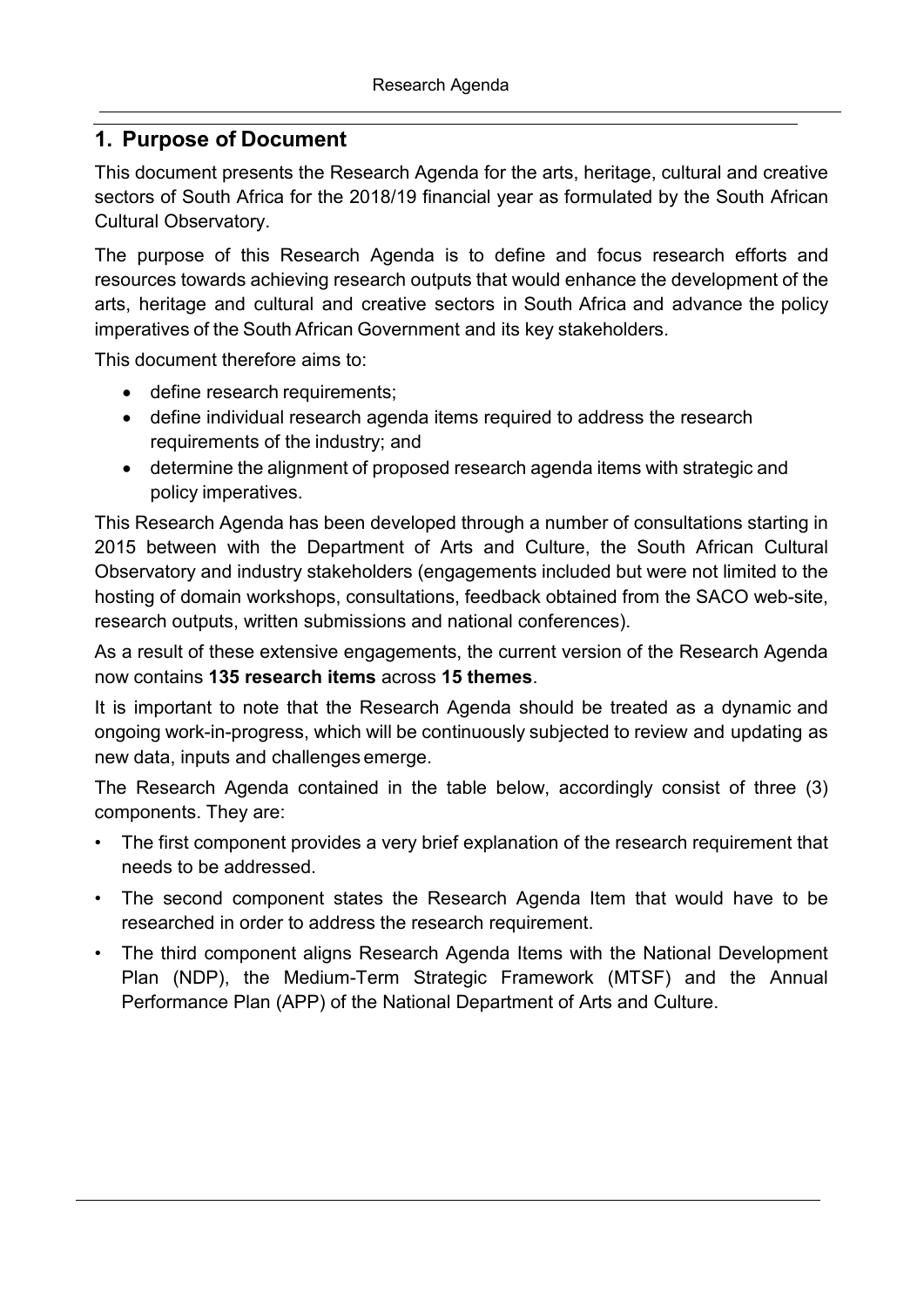<span id="page-4-0"></span>The table below contains the Research Agenda.

| <b>Research Requirement</b>                                                                                                                                                                                                                                                                                                                                                                                                                                                                                                                                                                                                                                                                                                                                                                                                                | <b>Proposed Research</b>                                                                                                                                                                                                                                                                                                                                                                                                                                                                                                                                                                                                                                                                                                                                                                                                                                                                                                                                                          | <b>Alignment with NDP,</b>                                                                                                                                                                                                                                                                                                                                                                                                                                                                                                                                                                                                                                                                                                                                                                                                                                                                                                                                                                                                                                      |
|--------------------------------------------------------------------------------------------------------------------------------------------------------------------------------------------------------------------------------------------------------------------------------------------------------------------------------------------------------------------------------------------------------------------------------------------------------------------------------------------------------------------------------------------------------------------------------------------------------------------------------------------------------------------------------------------------------------------------------------------------------------------------------------------------------------------------------------------|-----------------------------------------------------------------------------------------------------------------------------------------------------------------------------------------------------------------------------------------------------------------------------------------------------------------------------------------------------------------------------------------------------------------------------------------------------------------------------------------------------------------------------------------------------------------------------------------------------------------------------------------------------------------------------------------------------------------------------------------------------------------------------------------------------------------------------------------------------------------------------------------------------------------------------------------------------------------------------------|-----------------------------------------------------------------------------------------------------------------------------------------------------------------------------------------------------------------------------------------------------------------------------------------------------------------------------------------------------------------------------------------------------------------------------------------------------------------------------------------------------------------------------------------------------------------------------------------------------------------------------------------------------------------------------------------------------------------------------------------------------------------------------------------------------------------------------------------------------------------------------------------------------------------------------------------------------------------------------------------------------------------------------------------------------------------|
| THEME 1: ESTABLISHING A ROBUST<br><b>INTELLECTUAL AND ACADEMIC BASE</b><br>WITHIN THE ARTS, CULTURAL HERITAGE<br><b>SECTORS TO DRIVE RESEARCH AND</b><br><b>IMPLEMENTATION:</b><br>A need exists to establish a robust intellectual,<br>academic and technical base to interventions<br>within the Arts, Culture and Heritage sector.<br>This would require the development of a<br>capability to reflect, contribute and develop<br>responses in reaction to changing intellectual,<br>academic and technical discourses within the<br>sector.<br>Not only would this ensure world-class academic<br>and intellectual debates, and exchange of ideas;<br>it would also empower the sector to effectively<br>and efficiently respond to emerging trends<br>emanating from local, national, regional,<br>continental and global discourses. | <b>Agenda Item</b><br>1. Comparative<br>international analysis of<br><b>Cultural Observatories</b><br>2. Analysing<br>international meta-<br>theoretical debates<br>about culture and<br>creative industries<br>3. Synthesize new<br>approaches and trends<br>within the cultural and<br>creative space<br>4. Analyse the<br>changing narratives<br>pertaining to culture and<br>creative industries.<br>5. Document the<br>available Body of<br>Knowledge pertaining to<br><b>Cultural and Creative</b><br>Industries<br>6. Analyse the degree<br>of alignment between<br>the "humanities" and<br>"science" within the<br><b>Cultural and Creative</b><br>Industry.<br>7. Analyse and<br>determine the roles of<br>the sacred and the<br>public within the Cultural<br>and Creative Industry.<br>8. Develop a<br>quantitative framework<br>for prioritising items<br>contained on the<br>Research Agenda<br>9. Develop a framework<br>for increased research<br>collaboration in | <b>MTSF and DAC APP</b><br><b>Goal 1: A Transformed</b><br>and productive ACH<br><b>Sector</b><br>Strategic Objective:<br>$\bullet$<br>To develop, protect<br>and promote the<br>cultural and creative<br>sector<br>Strategic Objective:<br>To develop,<br>preserve, protect<br>and promote<br>heritage<br>Strategic Objective:<br>$\bullet$<br>To develop and<br>promote the official<br>languages<br>Strategic Objective:<br>To build<br>relationships and<br>partnerships locally<br>and internationally<br>Strategic Objective:<br>To provide access to<br>information<br>Strategic Objective:<br>To implement sound<br>financial<br>management and<br>control systems<br>Goal 2: An Integrated and<br>inclusive society - an<br>effective/impactful nation-<br>building and social-<br>cohesion programme<br>Strategic Objective:<br>To lead coordinate<br>and implement<br>social-cohesion<br>programme<br>Goal 3: An effective and<br>efficient ACH sector<br>Strategic Objective:<br>Create a coherent<br>policy and legislative<br>environment for the |
|                                                                                                                                                                                                                                                                                                                                                                                                                                                                                                                                                                                                                                                                                                                                                                                                                                            | accordance with the<br>Research Agenda                                                                                                                                                                                                                                                                                                                                                                                                                                                                                                                                                                                                                                                                                                                                                                                                                                                                                                                                            | <b>ACH</b> sector<br>Strategic Objective:<br>To drive integrated<br>outcomes-based                                                                                                                                                                                                                                                                                                                                                                                                                                                                                                                                                                                                                                                                                                                                                                                                                                                                                                                                                                              |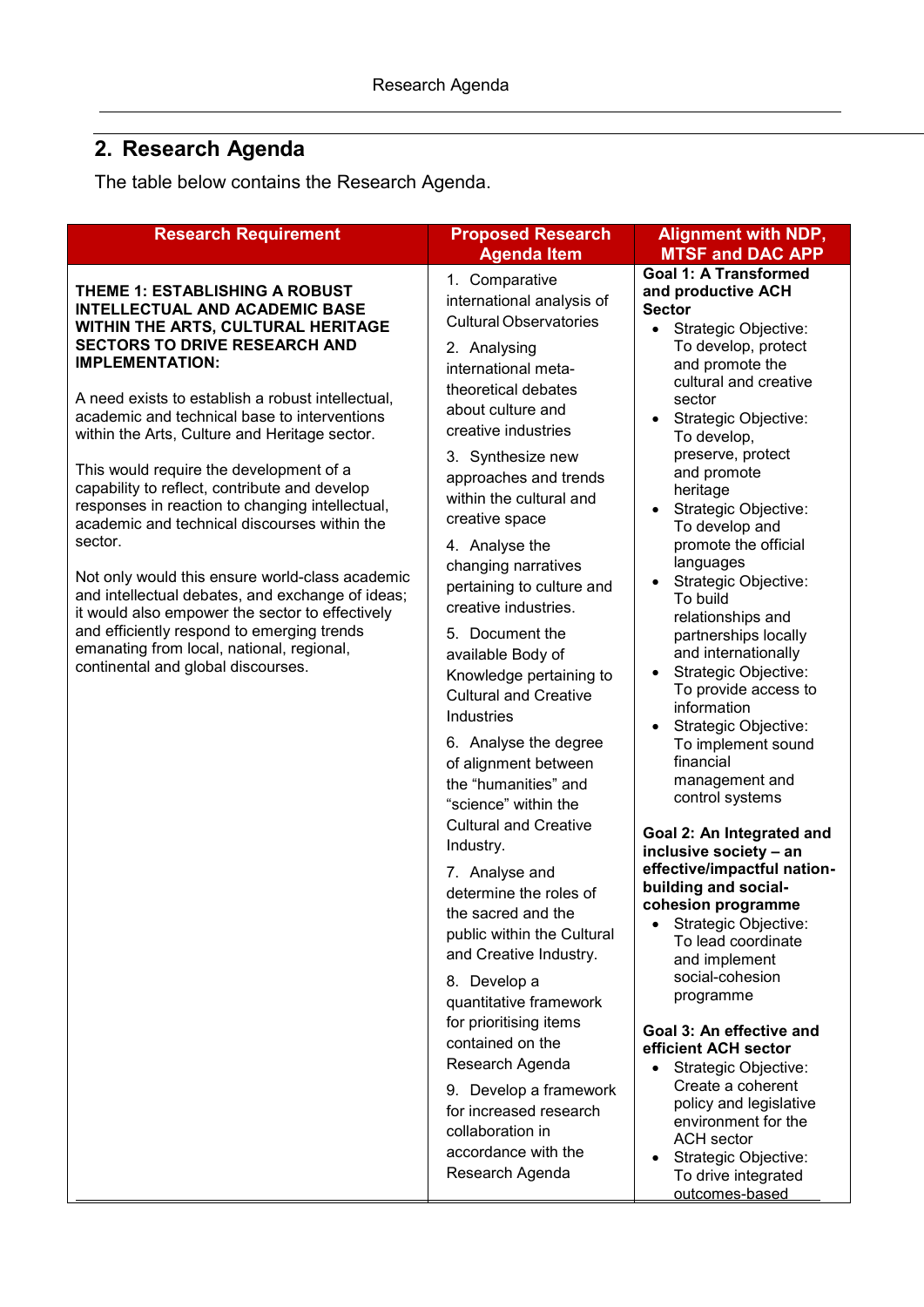| <b>Research Requirement</b> | <b>Proposed Research</b><br><b>Agenda Item</b> | <b>Alignment with NDP,</b><br><b>MTSF and DAC APP</b>                                                                                                                                                                                                                                                                                                                                                                                                                                                                                                                                                                                    |
|-----------------------------|------------------------------------------------|------------------------------------------------------------------------------------------------------------------------------------------------------------------------------------------------------------------------------------------------------------------------------------------------------------------------------------------------------------------------------------------------------------------------------------------------------------------------------------------------------------------------------------------------------------------------------------------------------------------------------------------|
|                             |                                                | research, planning,<br>monitoring and<br>evaluation across<br>the sector<br>Strategic Objective:<br>$\bullet$<br>To implement sound<br>financial<br>management and<br>control systems<br>• Strategic Objective:<br>To strengthen and<br>modernise archive<br>and records<br>management<br>systems<br>Goal 4: A professional and<br>capacitated ACH Sector<br>• Strategic Objective:<br>To build human<br>resource capacity<br>and promote<br>excellence<br><b>NDP Chapter 13: Building</b><br>a capable and<br>developmental state<br><b>MTSF Outcome 12: An</b><br>efficient, effective and<br>development orientated<br>public service |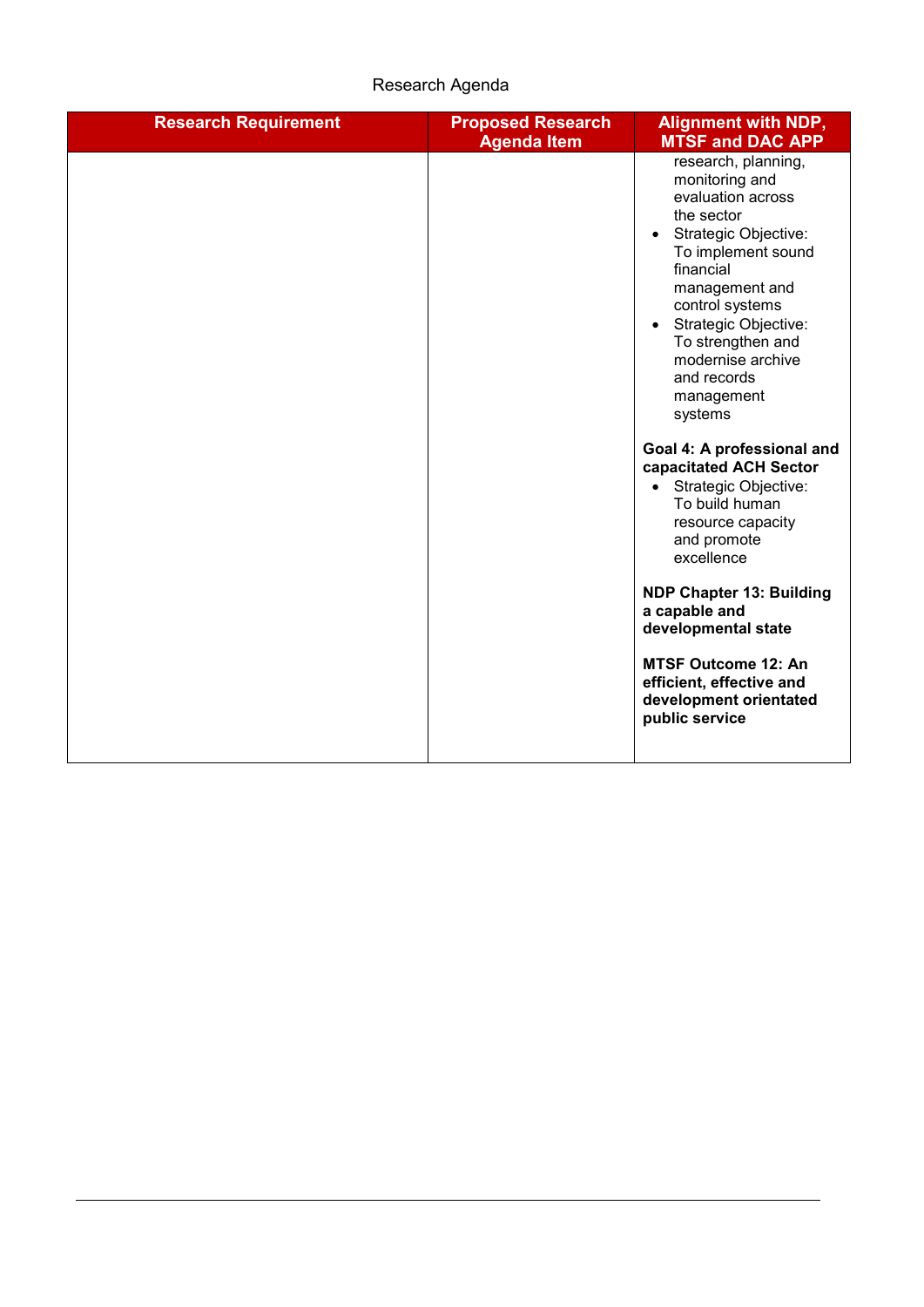| <b>Research Requirement</b>                                                                                                                                                                                                                                                                                                                                                                                                                                                                                                                                                                                                                                        | <b>Proposed Research</b><br><b>Agenda Item</b>                                                                                                                                                                                                                                                                                                                                                                                                                                                                                                                                                                                                                                                                                                                                                                                                                                                                                                                                                                                                                                      | <b>Alignment with NDP and</b><br><b>DAC APP</b>                                                                                                                                                                                                                                                                                              |
|--------------------------------------------------------------------------------------------------------------------------------------------------------------------------------------------------------------------------------------------------------------------------------------------------------------------------------------------------------------------------------------------------------------------------------------------------------------------------------------------------------------------------------------------------------------------------------------------------------------------------------------------------------------------|-------------------------------------------------------------------------------------------------------------------------------------------------------------------------------------------------------------------------------------------------------------------------------------------------------------------------------------------------------------------------------------------------------------------------------------------------------------------------------------------------------------------------------------------------------------------------------------------------------------------------------------------------------------------------------------------------------------------------------------------------------------------------------------------------------------------------------------------------------------------------------------------------------------------------------------------------------------------------------------------------------------------------------------------------------------------------------------|----------------------------------------------------------------------------------------------------------------------------------------------------------------------------------------------------------------------------------------------------------------------------------------------------------------------------------------------|
| <b>THEME 2: DATA MANAGEMENT AND</b><br><b>ACCESS TO DATA SOURCES</b><br>Data resources are currently scattered across a<br>number of sectors and locations, each<br>containing individual data sets in different<br>degrees of completeness and applicability to the<br>research needs of the sector.<br>This essentially creates a situation where the<br>body of knowledge pertaining to cultural and<br>creative research areas is highly fragmented,<br>difficult to access, incomplete and sometimes<br>duplicated.<br>The research requirement is therefore for the<br>development of an integrated platform where<br>various databases can be consolidated. | 10. Develop and host<br>an Interactive Culture<br>and Creative Industries<br><b>Consolidated Database</b><br>Platform.<br>11. Develop a<br>consolidated data base<br>for funding proposals<br>and feedback on<br>proposals<br>12. Develop an<br>integrated database<br>pertaining to sources of<br>funding and technical<br>support available to the<br><b>Cultural and Creative</b><br>Sector.<br>13. Research and<br>Determine best<br>practices and standards<br>for data base<br>management in the<br><b>Cultural and Creative</b><br>Sector.<br>14. Develop a working<br>paper on the use of<br>open-source data.<br>15. Create a data-base<br>pertaining to failed and<br>successful funding<br>applications in order to<br>make available data<br>that would improve the<br>quality of funding<br>applications.<br>16. Establish a data<br>base for collection,<br>storage and distribution<br>of case studies.<br>17. Develop an<br>interactive platform for<br>artists in rural areas<br>that would enable artist<br>to engage and share<br>information with each<br>other | Goal 3: An effective and<br>efficient ACH sector<br>Strategic Objective:<br>To strengthen and<br>modernised archive<br>and records<br>management<br>systems<br><b>NDP Chapter 13: Building</b><br>a capable and<br>developmental state<br><b>MTSF Outcome 12: An</b><br>efficient, effective and<br>development orientated<br>public service |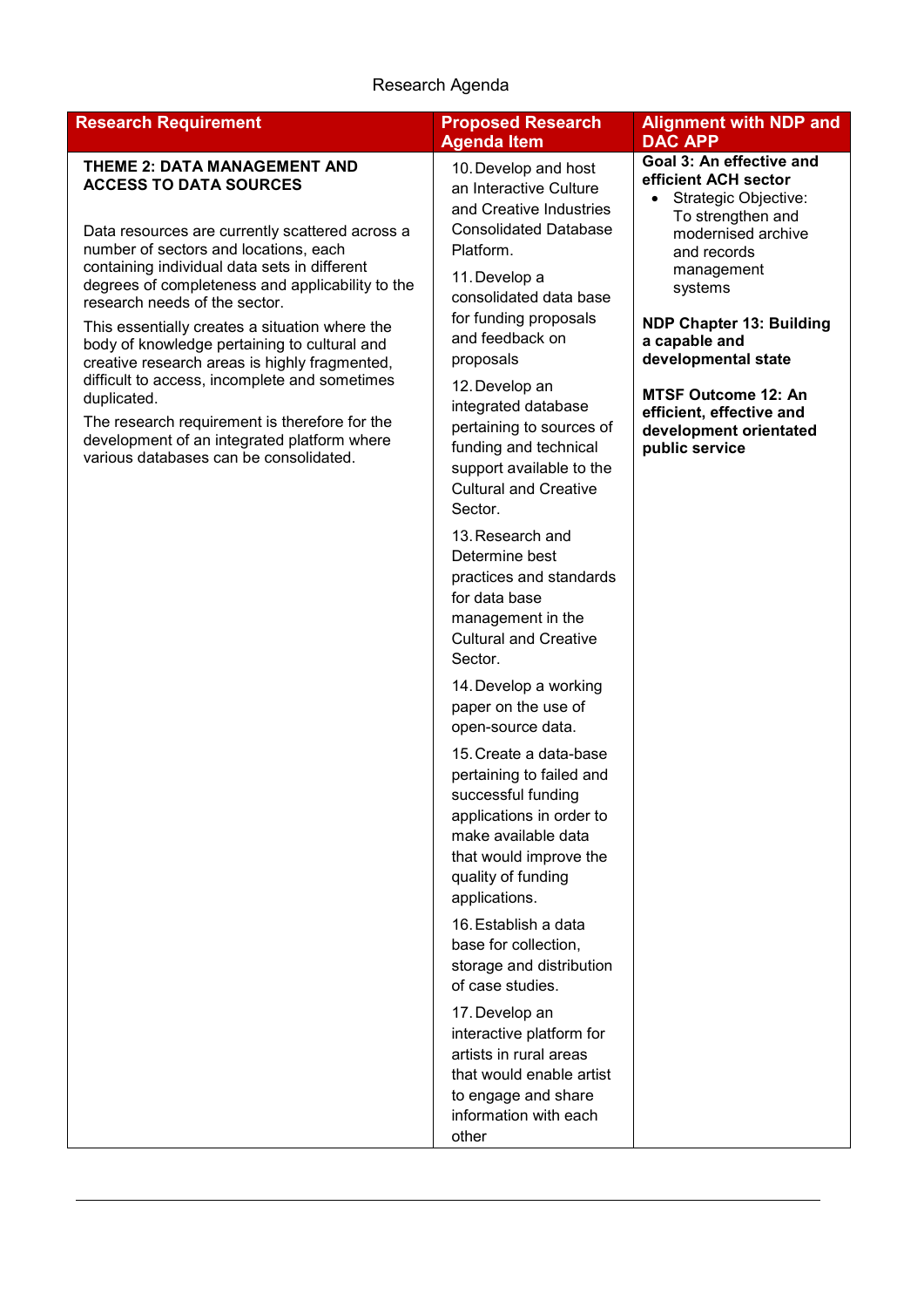#### **Research Requirement Proposed Research**

#### **THEME 3: LEVELS OF GOVERNMENT SPENDING AND SUPPORT TO THE SECTOR**

There appears to be limited accurate data available regarding the span and scope of government spending and support within the arts, cultural, heritage and creative industry sectors.

Furthermore, it would appear that cultural and creative industry products are not accurately and consistently classified in existing product indexes which makes it difficult to accurately determine spending and contribution levels within the sector

The research need is therefore to develop accurate mechanisms to quantify levels of government spending and support within this sector.

# **Agenda Item**

18.Develop a South African Cultural and Creative Industries Product Index (SACCIP).

19.Develop a Status Report on Levels of Government spending in the Creative and Cultural Sector employing the proposed South African Cultural and Creative Industries Product Index.

20.Develop Cultural Satellite Accounts, based on the existing statistical frameworks.

21.Determine the potential impact of access to government infrastructure in advancing the development of the South African Cultural and Creative Industry

22.Assess the performance of the Department of Arts and Culture (DAC) over the Medium-Term Strategic Framework (MTSF) period, to determine the degree to which strategic and operational targets and policy imperatives have been achieved.

23.Determine the overall satisfaction levels of stakeholders with the performance of DAC.

24.Determine the optimal organisational configuration of Department of Arts and Culture (DAC) entities in order to ensure the effective and efficient implementation of

#### **Alignment with NDP and DAC APP**

#### **Goal 1: A Transformed and productive ACH Sector**

- Strategic Objective: To develop, protect and promote the cultural and creative sector
- Strategic Objective: To develop, preserve, protect and promote heritage
- Strategic Objective: To develop and promote the official languages
- Strategic Objective: To build relationships and partnerships locally and internationally
- Strategic Objective: To provide access to information
- Strategic Objective: To implement sound financial management and control systems

**Goal 2: An Integrated and inclusive society – an effective/impactful nationbuilding and socialcohesion programme**

• Strategic Objective: To lead coordinate and implement social-cohesion programme

#### **Goal 3: An effective and efficient ACH sector**

- Strategic Objective: Create a coherent policy and legislative environment for the ACH sector
- Strategic Objective: To drive integrated outcomes-based research, planning, monitoring and evaluation across the sector
- Strategic Objective: To implement sound financial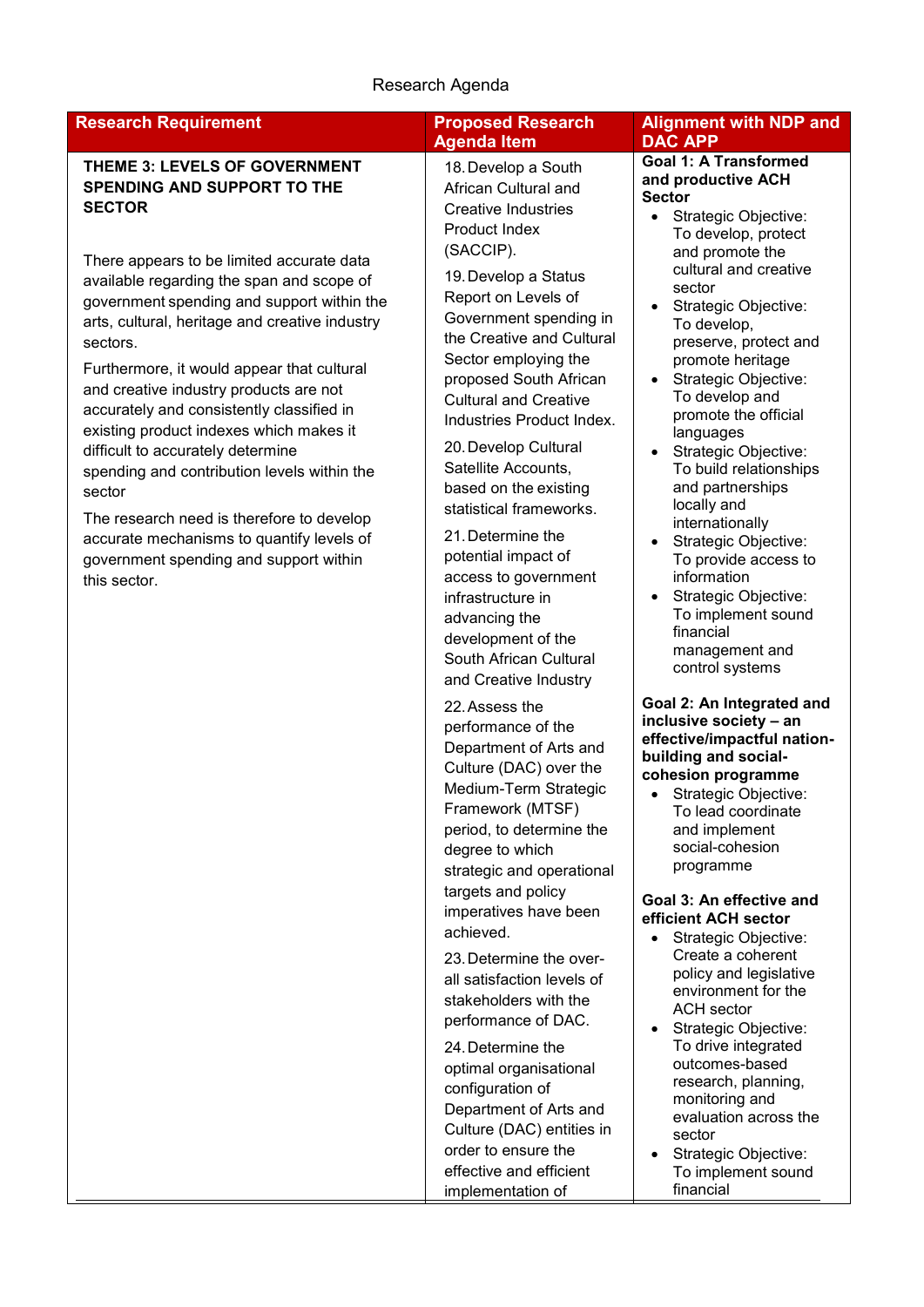| <b>Research Requirement</b> | <b>Proposed Research</b>                                                                                                                                                                      | <b>Alignment with NDP and</b>                                                                                                                                                                       |
|-----------------------------|-----------------------------------------------------------------------------------------------------------------------------------------------------------------------------------------------|-----------------------------------------------------------------------------------------------------------------------------------------------------------------------------------------------------|
|                             | <b>Agenda Item</b>                                                                                                                                                                            | <b>DAC APP</b>                                                                                                                                                                                      |
|                             | strategic and policy                                                                                                                                                                          | management and                                                                                                                                                                                      |
|                             | imperatives.                                                                                                                                                                                  | control systems                                                                                                                                                                                     |
|                             | 25. Develop a                                                                                                                                                                                 | Strategic Objective:<br>To strengthen and                                                                                                                                                           |
|                             | decentralised funding                                                                                                                                                                         | modernise archive                                                                                                                                                                                   |
|                             | model customised to the                                                                                                                                                                       | and records                                                                                                                                                                                         |
|                             | implementation realities                                                                                                                                                                      | management                                                                                                                                                                                          |
|                             | of rural areas                                                                                                                                                                                | systems                                                                                                                                                                                             |
|                             | 26. Develop a<br>standardised funding<br>model for provincial and<br>local government<br>spheres.<br>27. Determine the<br>degree of policy<br>integration across all<br>spheres of government | Goal 4: A professional and<br>capacitated ACH Sector<br>Strategic Objective:<br>To build human<br>resource capacity<br>and promote<br>excellence<br><b>NDP Chapter 3: Economy</b><br>and Employment |
|                             | and the requirements to                                                                                                                                                                       | <b>NDP Chapter 4: Economic</b>                                                                                                                                                                      |
|                             | increase more effective                                                                                                                                                                       | infrastructure                                                                                                                                                                                      |
|                             | and efficient levels of                                                                                                                                                                       | <b>NDP Chapter 6: Inclusive</b>                                                                                                                                                                     |
|                             | integration                                                                                                                                                                                   | rural economy<br><b>NDP Chapter 7: South</b>                                                                                                                                                        |
|                             | 28. Develop an                                                                                                                                                                                | Africa in the region and                                                                                                                                                                            |
|                             | interactive ratio                                                                                                                                                                             | the world                                                                                                                                                                                           |
|                             | calculator of CCI                                                                                                                                                                             | <b>NDP Chapter 9: Improving</b>                                                                                                                                                                     |
|                             | location versus                                                                                                                                                                               | education, training and<br>innovation                                                                                                                                                               |
|                             | infrastructure which                                                                                                                                                                          | <b>NDP Chapter 13: Building</b>                                                                                                                                                                     |
|                             | interacts with real-time                                                                                                                                                                      | a capable and                                                                                                                                                                                       |
|                             | data (market for                                                                                                                                                                              | developmental state                                                                                                                                                                                 |
|                             | monetarisation).                                                                                                                                                                              | <b>NDP Chapter 15: Nation</b><br>building and social                                                                                                                                                |
|                             | 29. Develop an Impact                                                                                                                                                                         | cohesion                                                                                                                                                                                            |
|                             | Calculator to quantify the                                                                                                                                                                    |                                                                                                                                                                                                     |
|                             | impact of interventions                                                                                                                                                                       | <b>MTSF Outcome 1: Quality</b><br>basic education                                                                                                                                                   |
|                             |                                                                                                                                                                                               | <b>MTSF Outcome 4: Decent</b>                                                                                                                                                                       |
|                             |                                                                                                                                                                                               | employment through                                                                                                                                                                                  |
|                             |                                                                                                                                                                                               | inclusive growth                                                                                                                                                                                    |
|                             |                                                                                                                                                                                               | <b>MTSF Outcome 5: A skilled</b><br>and capable workforce to                                                                                                                                        |
|                             |                                                                                                                                                                                               | support an inclusive                                                                                                                                                                                |
|                             |                                                                                                                                                                                               | growth path                                                                                                                                                                                         |
|                             |                                                                                                                                                                                               | <b>MTSF Outcome 6: An</b><br>efficient, competitive and                                                                                                                                             |
|                             |                                                                                                                                                                                               | responsive economic                                                                                                                                                                                 |
|                             |                                                                                                                                                                                               | infrastructure network                                                                                                                                                                              |
|                             |                                                                                                                                                                                               | <b>MTSF Outcome 7: Vibrant,</b><br>equitable and sustainable                                                                                                                                        |
|                             |                                                                                                                                                                                               | rural communities                                                                                                                                                                                   |
|                             |                                                                                                                                                                                               | <b>MTSF Outcome 11: Create</b>                                                                                                                                                                      |
|                             |                                                                                                                                                                                               | a better South Africa and                                                                                                                                                                           |
|                             |                                                                                                                                                                                               | contribute to a better<br>Africa and world                                                                                                                                                          |
|                             |                                                                                                                                                                                               | <b>MTSF Outcome 12: An</b>                                                                                                                                                                          |
|                             |                                                                                                                                                                                               | efficient, effective and                                                                                                                                                                            |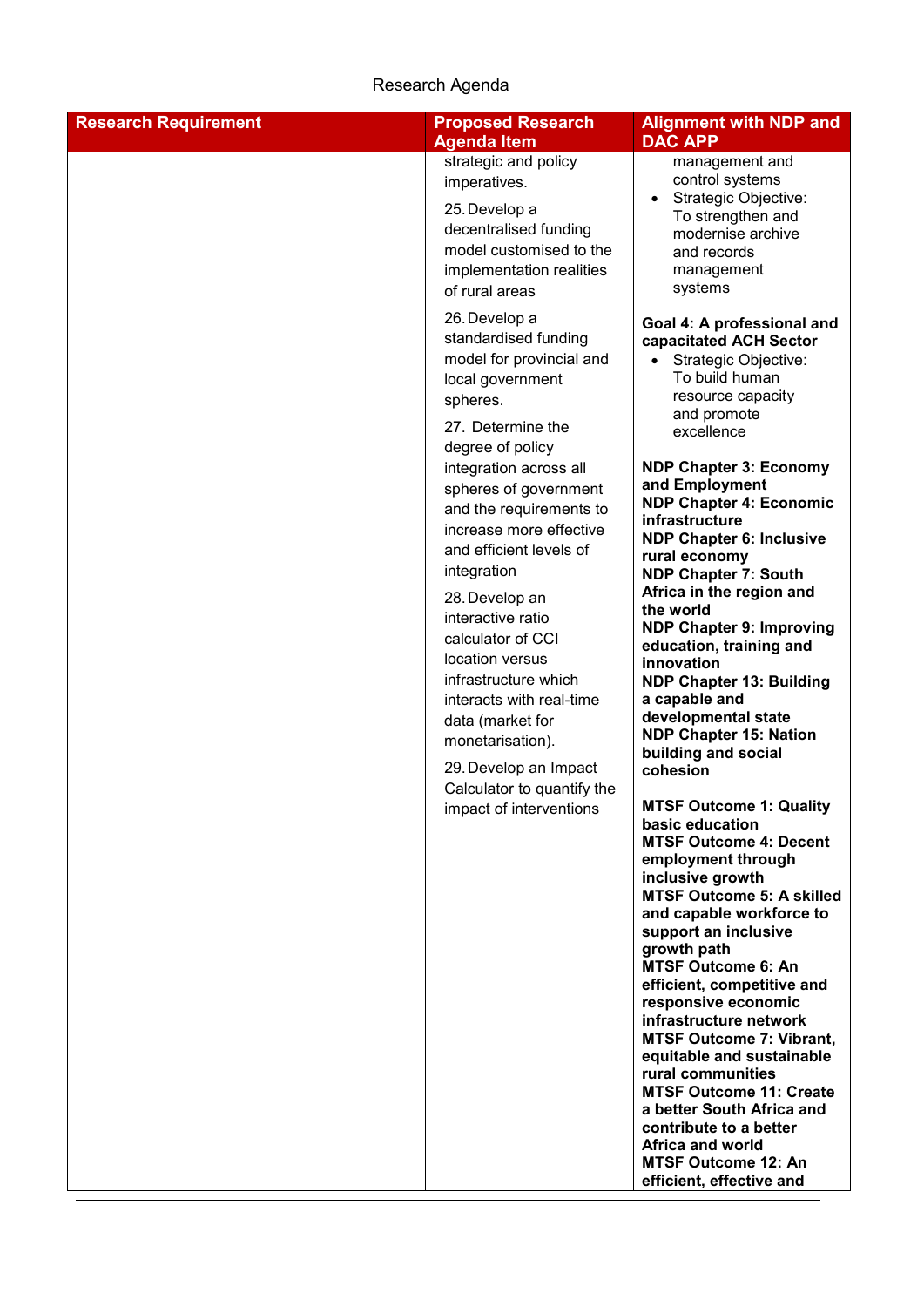| <b>Research Requirement</b> | <b>Proposed Research</b><br><b>Agenda Item</b> | <b>Alignment with NDP and</b><br><b>DAC APP</b>                                                                               |
|-----------------------------|------------------------------------------------|-------------------------------------------------------------------------------------------------------------------------------|
|                             |                                                | development orientated<br>public service<br><b>MTSF Outcome 14:</b><br><b>Transforming society and</b><br>uniting the country |

| <b>Research Requirement</b>                                                                                                                                                                                                                                                                                                                                               | <b>Proposed Research</b><br><b>Agenda Item</b>                                                                                                                                                                                                                                              | <b>Alignment with NDP and</b><br><b>DAC APP</b>                                                                                                                                                                                                                                                                               |
|---------------------------------------------------------------------------------------------------------------------------------------------------------------------------------------------------------------------------------------------------------------------------------------------------------------------------------------------------------------------------|---------------------------------------------------------------------------------------------------------------------------------------------------------------------------------------------------------------------------------------------------------------------------------------------|-------------------------------------------------------------------------------------------------------------------------------------------------------------------------------------------------------------------------------------------------------------------------------------------------------------------------------|
| THEME 4: QUANTIFYING THE ARTS,<br><b>CULTURE, HERITAGE AND CREATIVE</b><br><b>SECTORS</b>                                                                                                                                                                                                                                                                                 | 30. Determine the size,<br>profile, location and<br>contribution levels of<br>creative industries and                                                                                                                                                                                       | <b>Goal 1: A Transformed</b><br>and productive ACH<br><b>Sector</b><br>Strategic Objective:<br>$\bullet$<br>To develop, protect                                                                                                                                                                                               |
| Currently limited reliable data exists pertaining<br>to the size, profile, location and contribution<br>levels of arts, heritage and the cultural and<br>creative industries towards sustainable<br>economic development.<br>As a result, there is a need to quantity the<br>sectors in order to identify future opportunities<br>for sustainable development and growth. | audiences to the cultural<br>and creative sector.<br>31. Determine the role of<br>cultural and creative<br>industries in countering<br>de-industrialisation<br>within the South African<br>Spatial Economy.<br>32. Determine the role of<br>arts, heritage, cultural                        | and promote the<br>cultural and creative<br>sector<br>Strategic Objective:<br>$\bullet$<br>To develop,<br>preserve, protect<br>and promote<br>heritage<br>Strategic Objective:<br>To provide access to<br>information                                                                                                         |
|                                                                                                                                                                                                                                                                                                                                                                           | and creative industries in<br>the regeneration of<br>urban and rural spaces<br>and economies.<br>33. Determine the impact<br>of identity and place-<br>making in creating and<br>enabling environment for<br>the development of<br>cultural and creative<br>industries.<br>34. Research the | Goal 3: An effective and<br>efficient ACH sector<br>Strategic Objective:<br>$\bullet$<br>Create a coherent<br>policy and legislative<br>environment for the<br><b>ACH</b> sector<br>Strategic Objective:<br>To drive integrated<br>outcomes-based<br>research, planning,<br>monitoring and<br>evaluation across<br>the sector |
|                                                                                                                                                                                                                                                                                                                                                                           | alternative forms of<br>expression and<br>entertainment in the arts<br>and what youth are<br>doing to redefine the arts<br>and culture space they<br>occupy; and determine<br>how this is                                                                                                   | <b>NDP Chapter 3: Economy</b><br>and Employment<br><b>NDP Chapter 4: Economic</b><br>infrastructure<br><b>NDP Chapter 6: Inclusive</b><br>rural economy                                                                                                                                                                       |
|                                                                                                                                                                                                                                                                                                                                                                           | fundamentally changing<br>the arts environment.<br>35. Determine how city<br>cultures and regional<br>cultures articulate within                                                                                                                                                            | <b>MTSF Outcome 4: Decent</b><br>employment through<br>inclusive growth<br><b>MTSF Outcome 6: An</b><br>efficient, competitive and<br>responsive economic<br>infrastructure network                                                                                                                                           |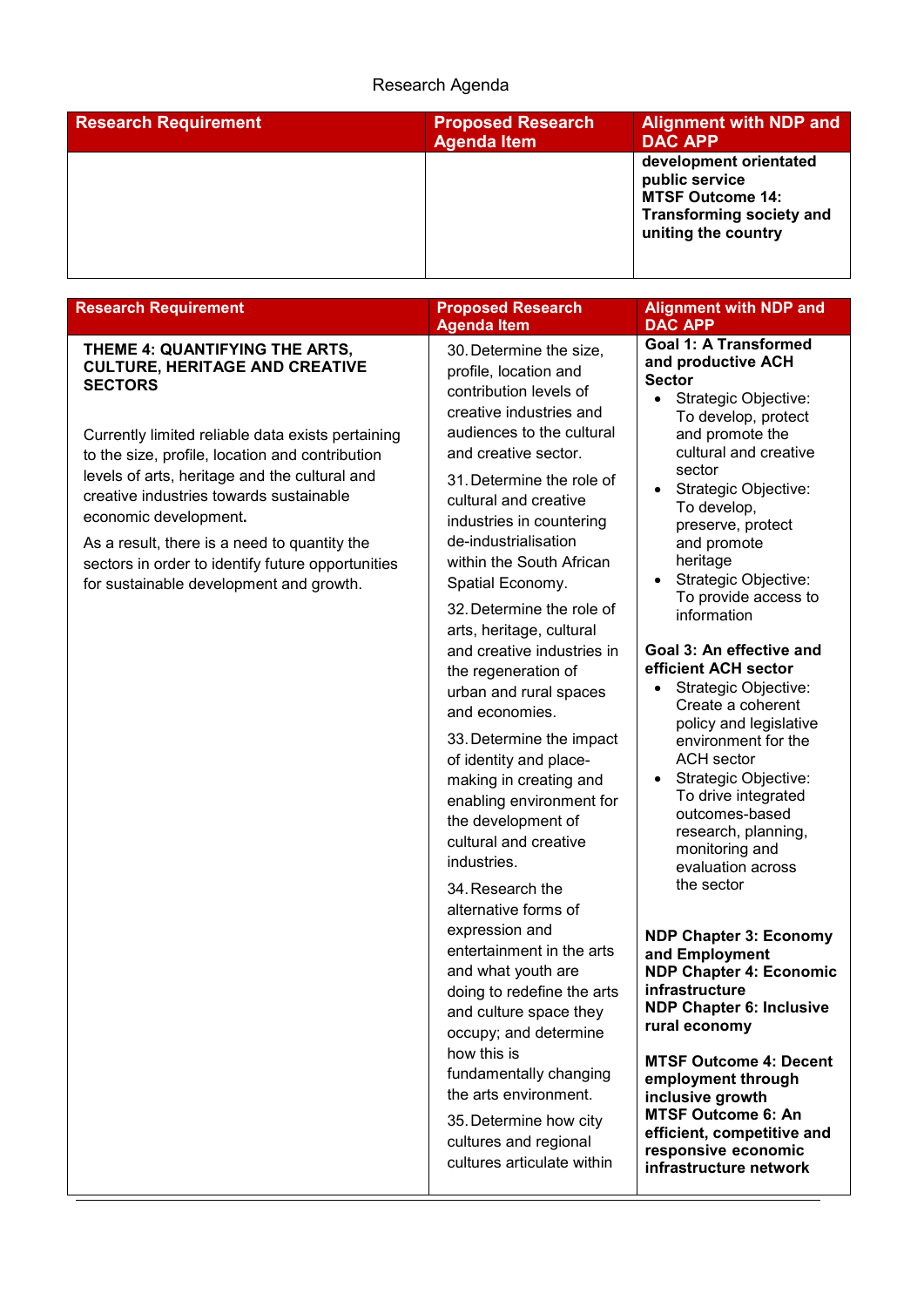| <b>Research Requirement</b> | <b>Proposed Research</b><br><b>Agenda Item</b>                                                                                                                                    | <b>Alignment with NDP and</b><br><b>DAC APP</b> |
|-----------------------------|-----------------------------------------------------------------------------------------------------------------------------------------------------------------------------------|-------------------------------------------------|
|                             | the Cultural and Creative<br><b>Industries</b>                                                                                                                                    |                                                 |
|                             | 36. Develop a working<br>paper on the<br>understanding of regions<br>and local economies<br>within the Cultural and<br>Creative Industry                                          |                                                 |
|                             | 37. Determine the<br>capacity and future<br>requirements of<br>municipalities in order to<br>advance the<br>development of the<br>South African Cultural<br>and Creative Industry |                                                 |

| <b>Research Requirement</b>                                                                                                                                                                                                                                                                                          | <b>Proposed Research</b><br><b>Agenda Item</b>                                                                                                                                                                                                                                                                                                                                                                                                                                                                                                                                                                                                                                                       | <b>Alignment with NDP and</b><br><b>DAC APP</b>                                                                                                                                                                                                                                                                                                                                                                                                                                                                                                                                                                                                                                                                                                                                                                                          |
|----------------------------------------------------------------------------------------------------------------------------------------------------------------------------------------------------------------------------------------------------------------------------------------------------------------------|------------------------------------------------------------------------------------------------------------------------------------------------------------------------------------------------------------------------------------------------------------------------------------------------------------------------------------------------------------------------------------------------------------------------------------------------------------------------------------------------------------------------------------------------------------------------------------------------------------------------------------------------------------------------------------------------------|------------------------------------------------------------------------------------------------------------------------------------------------------------------------------------------------------------------------------------------------------------------------------------------------------------------------------------------------------------------------------------------------------------------------------------------------------------------------------------------------------------------------------------------------------------------------------------------------------------------------------------------------------------------------------------------------------------------------------------------------------------------------------------------------------------------------------------------|
| THEME 5: ECONOMIC PERSPECTIVE<br>A major need exists to objectively determine<br>and track the economic contribution of arts,<br>heritage and cultural and creative industries<br>to the South African Economy in accordance<br>with relevant statistical frameworks, including<br>the UNESCO Statistical Framework. | 38. Develop a value-chain<br>analysis of the cultural<br>and creative industries to<br>assist in policy<br>development, which<br>would inform the<br>development of a<br>clustering model that<br>would increase the<br>competitiveness of the<br>industry.<br>39. Identify and/or<br>develop mechanism<br>within the recycled-,<br>beading-, corporate gift-<br>and souvenir crafts<br>sectors that would<br>increase the competitive<br>and comparative<br>advantage of these<br>sectors.<br>40. Determine the<br><b>Contribution of Creative</b><br>and Cultural Industries to<br>the South African<br>Economy.<br>41. Develop an economic<br>input- output model (or<br>GCE model) pertaining to | <b>Goal 1: A Transformed</b><br>and productive ACH<br><b>Sector</b><br>Strategic Objective:<br>$\bullet$<br>To develop, protect<br>and promote the<br>cultural and creative<br>sector<br>Strategic Objective:<br>$\bullet$<br>To develop,<br>preserve, protect and<br>promote heritage<br>Strategic Objective:<br>$\bullet$<br>To develop and<br>promote the official<br>languages<br>Strategic Objective:<br>$\bullet$<br>To build relationships<br>and partnerships<br>locally and<br>internationally<br>Strategic Objective:<br>$\bullet$<br>To provide access to<br>information<br>Goal 3: An effective and<br>efficient ACH sector<br>Strategic Objective:<br>Create a coherent<br>policy and legislative<br>environment for the<br><b>ACH</b> sector<br>Strategic Objective:<br>$\bullet$<br>To drive integrated<br>outcomes-based |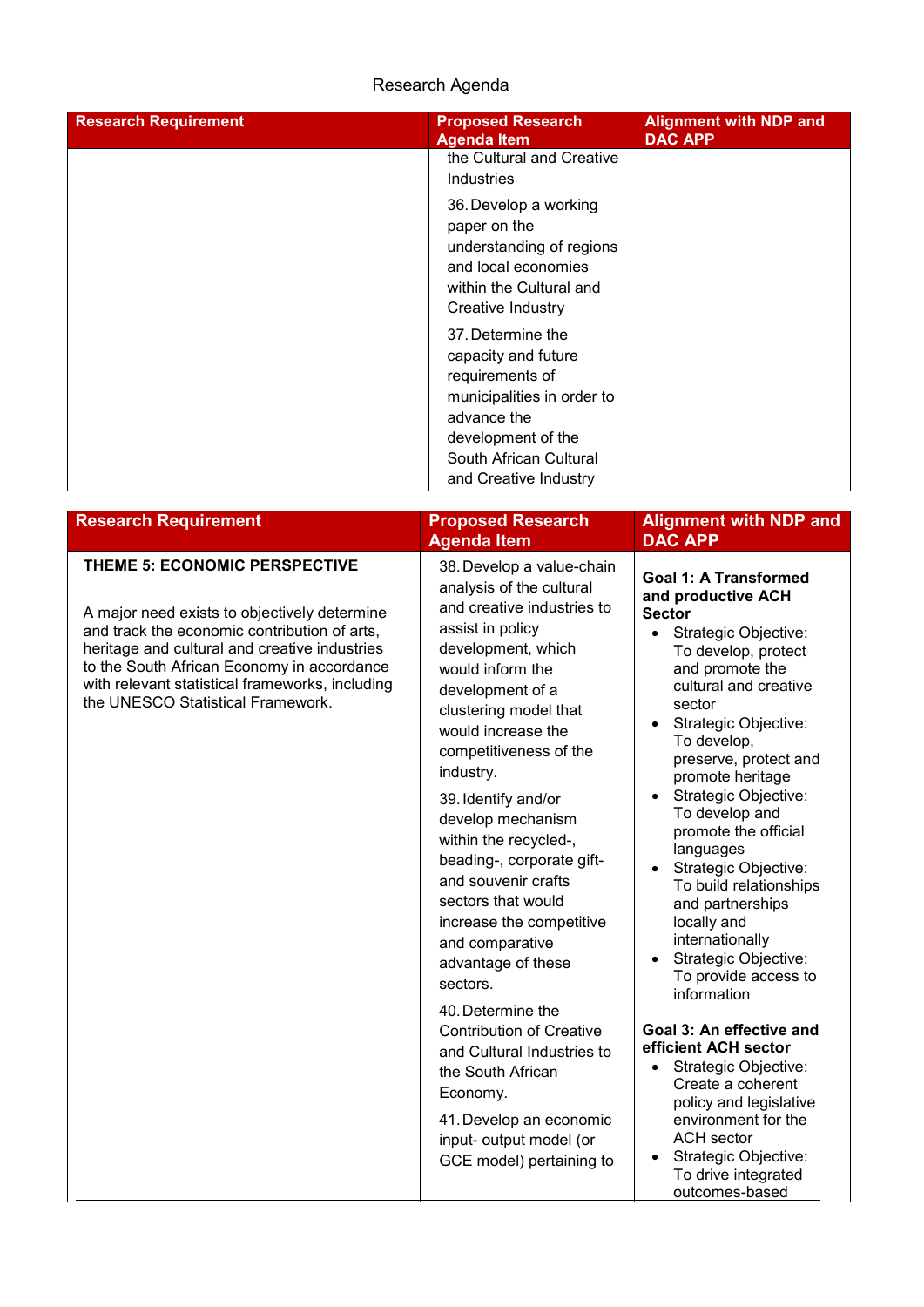| <b>Research Requirement</b> | <b>Proposed Research</b><br><b>Agenda Item</b>                                                                                                                                                                                                                   | <b>Alignment with NDP and</b><br><b>DAC APP</b>                                                                                                                                                                                                                                                       |
|-----------------------------|------------------------------------------------------------------------------------------------------------------------------------------------------------------------------------------------------------------------------------------------------------------|-------------------------------------------------------------------------------------------------------------------------------------------------------------------------------------------------------------------------------------------------------------------------------------------------------|
|                             | the Cultural and Creative<br>Industry.<br>42. Develop a detailed<br>value-chain analysis of                                                                                                                                                                      | research, planning,<br>monitoring and<br>evaluation across the<br>sector                                                                                                                                                                                                                              |
|                             | the design sector in<br>South Africa.<br>43. Develop a Status<br>Report of the Design<br>Sector in South Africa<br>and bench-mark it<br>against international<br>standards and practices.<br>44. Develop a design<br>sector strategy and<br>implementation plan. | Goal 4: A professional and<br>capacitated ACH Sector<br>Strategic Objective: To build<br>human resource capacity<br>and promote excellence<br><b>NDP Chapter 3: Economy</b><br>and Employment<br><b>NDP Chapter 4: Economic</b><br>infrastructure<br><b>NDP Chapter 6: Inclusive</b><br>rural economy |
|                             | 45. Develop a proposed<br>clustering model for the<br><b>Cultural and Creative</b><br>Industry.<br>46. Determine the<br>regional, continental and<br>global impact of the<br>South African Cultural<br>and Creative Industry.                                    | <b>MTSF Outcome 4: Decent</b><br>employment through<br>inclusive growth<br><b>MTSF Outcome 6: An</b><br>efficient, competitive and<br>responsive economic<br>infrastructure network                                                                                                                   |
|                             | 47. Mapping studies of<br>South African Cultural<br>and Creative Industries.                                                                                                                                                                                     |                                                                                                                                                                                                                                                                                                       |
|                             | 48. Monitoring and<br><b>Evaluation of Cultural and</b><br><b>Creative Industries</b><br>interventions funded by<br>DAC.                                                                                                                                         |                                                                                                                                                                                                                                                                                                       |
|                             | 49. Draft a position paper<br>to determine the degree<br>of compatibility between<br>the evaluation<br>frameworks of the<br>Department of Arts and<br>Culture (DAC), the<br>Department of Monitoring<br>and Evaluation (DME)<br>and UNESCO.                      |                                                                                                                                                                                                                                                                                                       |
|                             | 50. Study to determine<br>the current and future<br>contribution towards<br>sustainable development<br>and environmental                                                                                                                                         |                                                                                                                                                                                                                                                                                                       |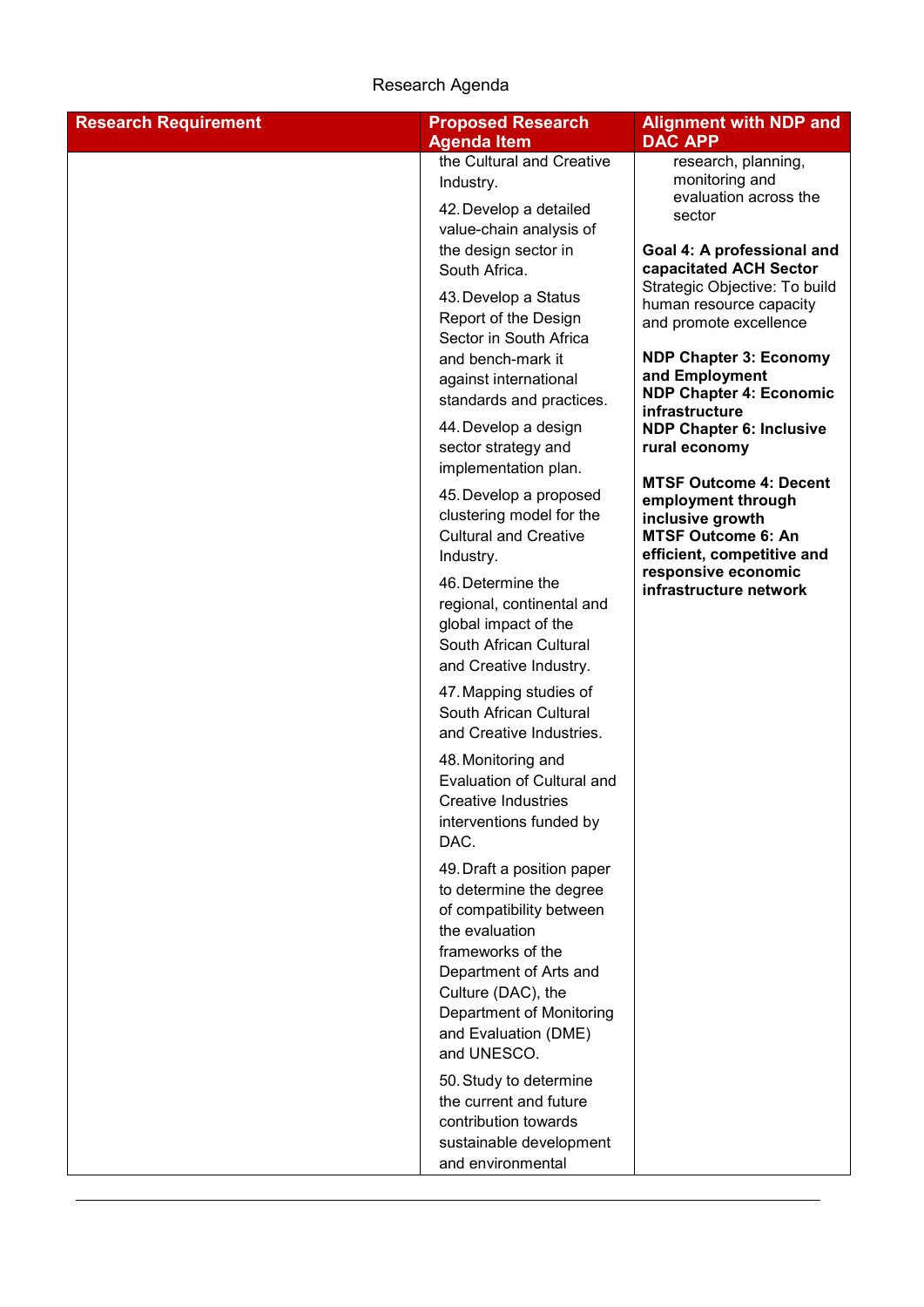| <b>Research Requirement</b> | <b>Proposed Research</b>                                | <b>Alignment with NDP and</b> |
|-----------------------------|---------------------------------------------------------|-------------------------------|
|                             | <b>Agenda Item</b>                                      | <b>DAC APP</b>                |
|                             | sustainability in line with                             |                               |
|                             | COP21.                                                  |                               |
|                             | 51. Conduct a<br>comparative study                      |                               |
|                             | between the formal and                                  |                               |
|                             | informal elements of the                                |                               |
|                             | South African Cultural                                  |                               |
|                             | and Creative Industries                                 |                               |
|                             | and determine the policy                                |                               |
|                             | and implementation                                      |                               |
|                             | implications for the                                    |                               |
|                             | various sectors.                                        |                               |
|                             | 52. Determine how art                                   |                               |
|                             | works and creative                                      |                               |
|                             | outputs generate<br>monetary value                      |                               |
|                             |                                                         |                               |
|                             | 53. Determine the viability<br>of professionalising the |                               |
|                             | <b>Cultural and Creative</b>                            |                               |
|                             | Industry.                                               |                               |
|                             | 54. Identify best-practices                             |                               |
|                             | that would assist in the                                |                               |
|                             | effective and efficient                                 |                               |
|                             | commercialisation of                                    |                               |
|                             | indigenous knowledge                                    |                               |
|                             | systems within the South                                |                               |
|                             | African Cultural and<br>Creative Industry.              |                               |
|                             | 55. Determine the "state                                |                               |
|                             | of creatives" in South                                  |                               |
|                             | Africa that would assist in                             |                               |
|                             | the identification of needs                             |                               |
|                             | and requirements of                                     |                               |
|                             | creatives within the                                    |                               |
|                             | <b>Cultural and Creative</b><br>Industry.               |                               |
|                             | 56. Create a mechanism                                  |                               |
|                             | to measure economic                                     |                               |
|                             | derivatives for                                         |                               |
|                             | marginalised cultural                                   |                               |
|                             | groups.                                                 |                               |
|                             | 57. Quantify the levels of                              |                               |
|                             | social security provided                                |                               |
|                             | by the Cultural and                                     |                               |
|                             | Creative Industry.                                      |                               |
|                             | 58. Role of Culture in                                  |                               |
|                             | implementing the UN                                     |                               |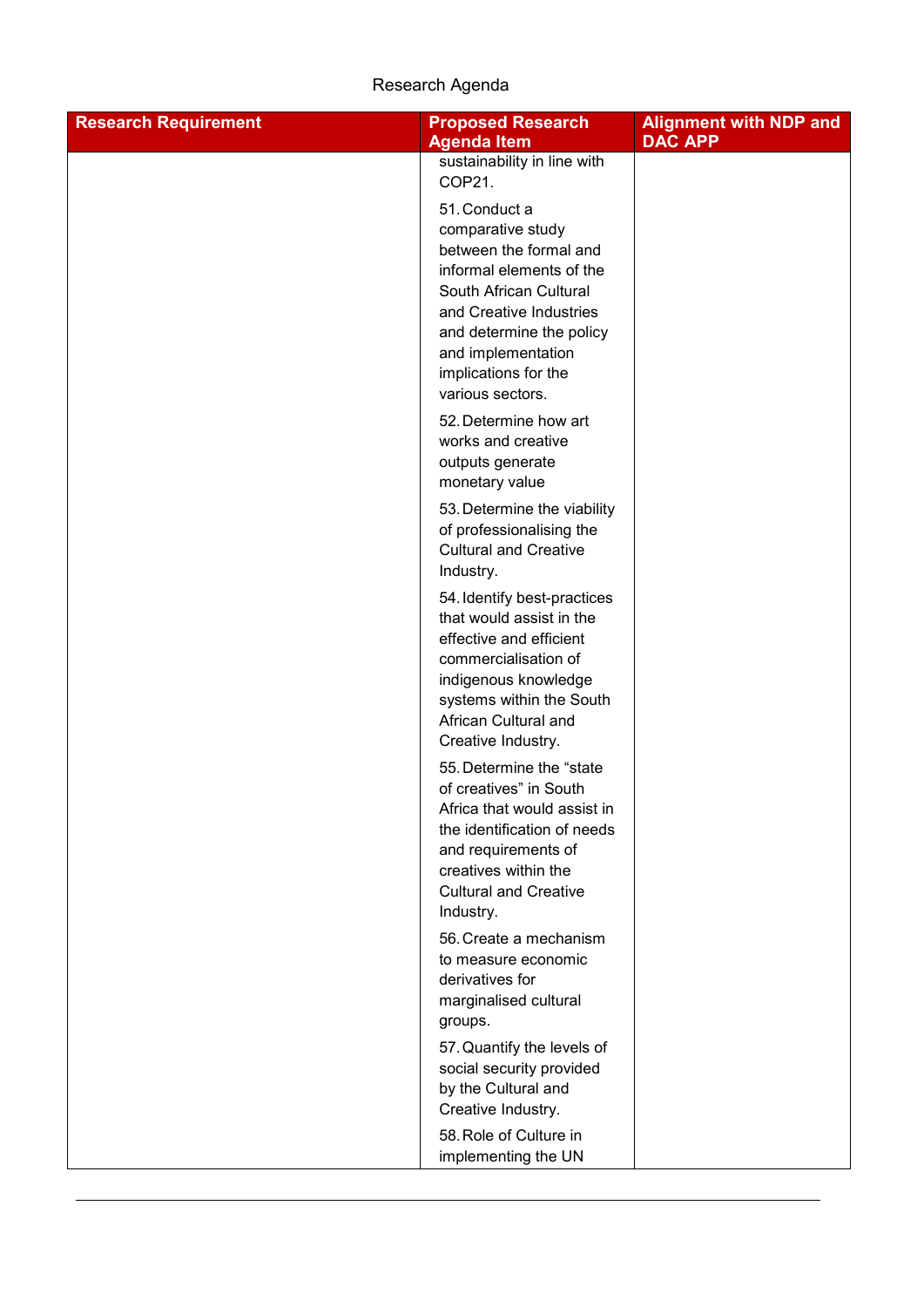| <b>Research Requirement</b> | <b>Proposed Research</b><br><b>Agenda Item</b>                                                                                                                                              | <b>Alignment with NDP and</b><br><b>DAC APP</b> |
|-----------------------------|---------------------------------------------------------------------------------------------------------------------------------------------------------------------------------------------|-------------------------------------------------|
|                             | Sustainable Development<br>Goals                                                                                                                                                            |                                                 |
|                             | 59. Identify modalities of<br>culture in sustainable<br>development                                                                                                                         |                                                 |
|                             | 60. Develop mechanisms<br>to encourage creativity<br>and fostering the<br>development of cultural<br>industries to alleviate<br>poverty and promote<br>economic and cultural<br>development |                                                 |
|                             | 61. Define the role of<br>Culture as a driver of<br>sustainable tourism and<br>cultural tourism within the<br>South African economy.                                                        |                                                 |
|                             | 62. Define the role of<br>World Heritage as a<br>driver for sustainable<br>economic development                                                                                             |                                                 |
|                             | 63. How to ensure<br>inclusion of the cultural<br>and creative economy in<br>main-stream policy and<br>strategy development                                                                 |                                                 |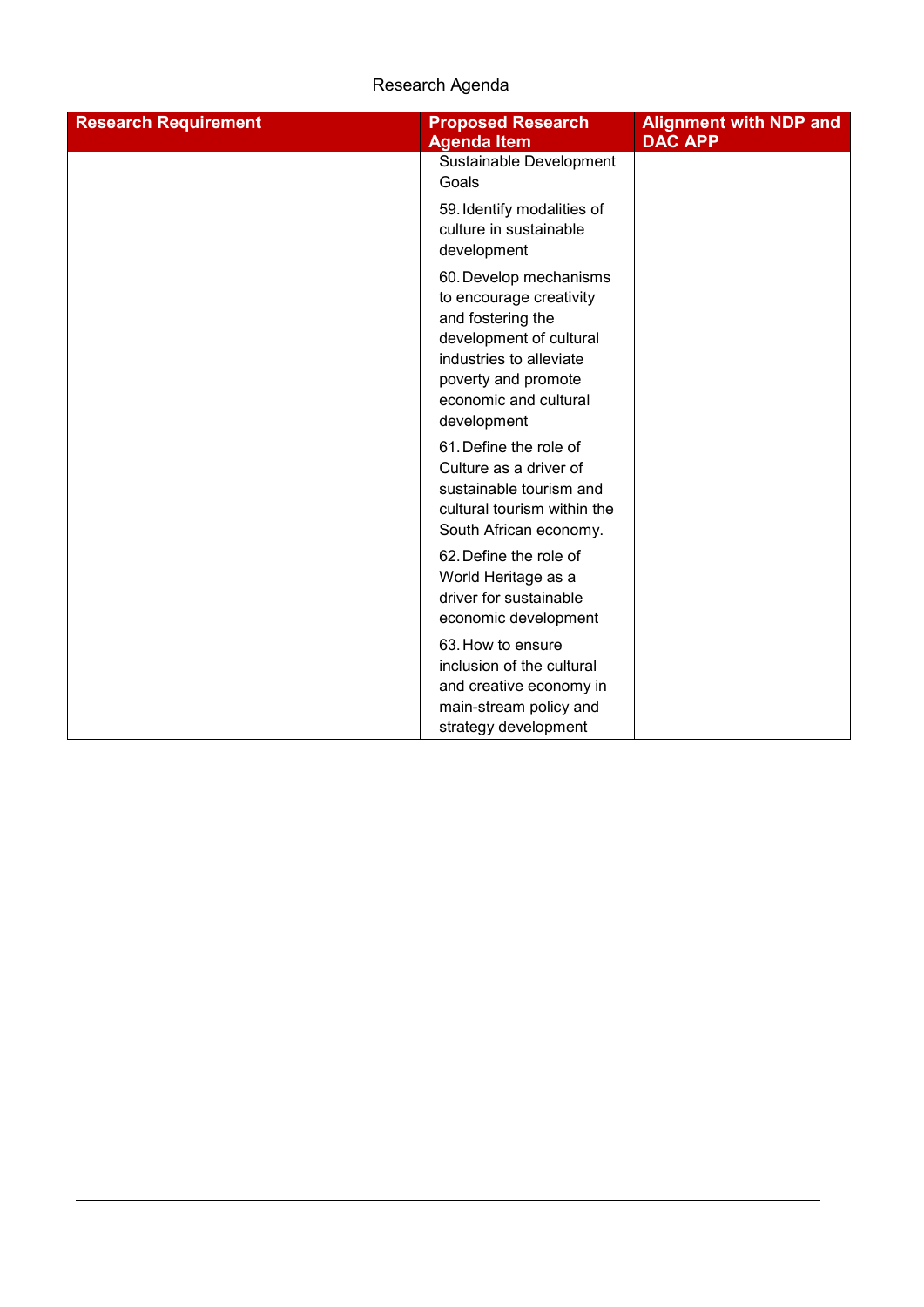| <b>Research Requirement</b>                                                                                                                                                                                                                                               | <b>Proposed Research</b>                                                                                                                                                                                                                                                                                                                                                                                                                                                                                                                                                                                                                                                                                                                                                                                      | <b>Alignment with NDP</b>                                                                                                                                                                                                                                                                                                                                                                                                                                                                                                                                                                                                                                                                                                                                                                                                                                                                                              |
|---------------------------------------------------------------------------------------------------------------------------------------------------------------------------------------------------------------------------------------------------------------------------|---------------------------------------------------------------------------------------------------------------------------------------------------------------------------------------------------------------------------------------------------------------------------------------------------------------------------------------------------------------------------------------------------------------------------------------------------------------------------------------------------------------------------------------------------------------------------------------------------------------------------------------------------------------------------------------------------------------------------------------------------------------------------------------------------------------|------------------------------------------------------------------------------------------------------------------------------------------------------------------------------------------------------------------------------------------------------------------------------------------------------------------------------------------------------------------------------------------------------------------------------------------------------------------------------------------------------------------------------------------------------------------------------------------------------------------------------------------------------------------------------------------------------------------------------------------------------------------------------------------------------------------------------------------------------------------------------------------------------------------------|
|                                                                                                                                                                                                                                                                           | <b>Agenda Item</b>                                                                                                                                                                                                                                                                                                                                                                                                                                                                                                                                                                                                                                                                                                                                                                                            | and DAC APP                                                                                                                                                                                                                                                                                                                                                                                                                                                                                                                                                                                                                                                                                                                                                                                                                                                                                                            |
| THEME 6: INNOVATION AND TECHNOLOGY<br>Limited data exist regarding the role, nature and<br>impact of innovation and disruptive technologies<br>in advancing and/or constraining the<br>development of the South African arts, heritage,<br>creative and cultural sectors. | 64. Determine the role<br>of Innovation in<br>advancing the<br>development of the<br>South African arts,<br>heritage, creative and<br>cultural sectors<br>65. Define and<br>determine the<br>requirements to<br>establish a "culture of<br>innovation" and the<br>ingredients required to<br>make such a culture to<br>thrive.<br>66. Assess the feasibility<br>of alternative<br>technologies in<br>producing beads for the<br>grafting industry.<br>67. Identify support<br>mechanism that are<br>required to drive<br>innovation.<br>68. Draft a Position<br>Paper on the role of<br>social media and<br>networking in advancing<br>the development of the<br>arts, heritage, creative<br>and cultural sectors.<br>69. Define the role of<br>culture within the<br>context of emerging<br>new Technologies | <b>Goal 1: A Transformed</b><br>and productive ACH<br><b>Sector</b><br>Strategic Objective:<br>To develop, protect<br>and promote the<br>cultural and creative<br>sector<br>• Strategic Objective:<br>To develop,<br>preserve, protect<br>and promote<br>heritage<br>Strategic Objective:<br>To develop and<br>promote the official<br>languages<br>Strategic Objective:<br>To provide access to<br>information<br>Goal 3: An effective and<br>efficient ACH sector<br>Strategic Objective:<br>Create a coherent<br>policy and legislative<br>environment for the<br><b>ACH</b> sector<br>Strategic Objective:<br>To drive integrated<br>outcomes-based<br>research, planning,<br>monitoring and<br>evaluation across<br>the sector<br><b>NDP Chapter 9: Improving</b><br>education, training and<br>innovation<br><b>MTSF Outcome 5: A</b><br>skilled and capable<br>workforce to support an<br>inclusive growth path |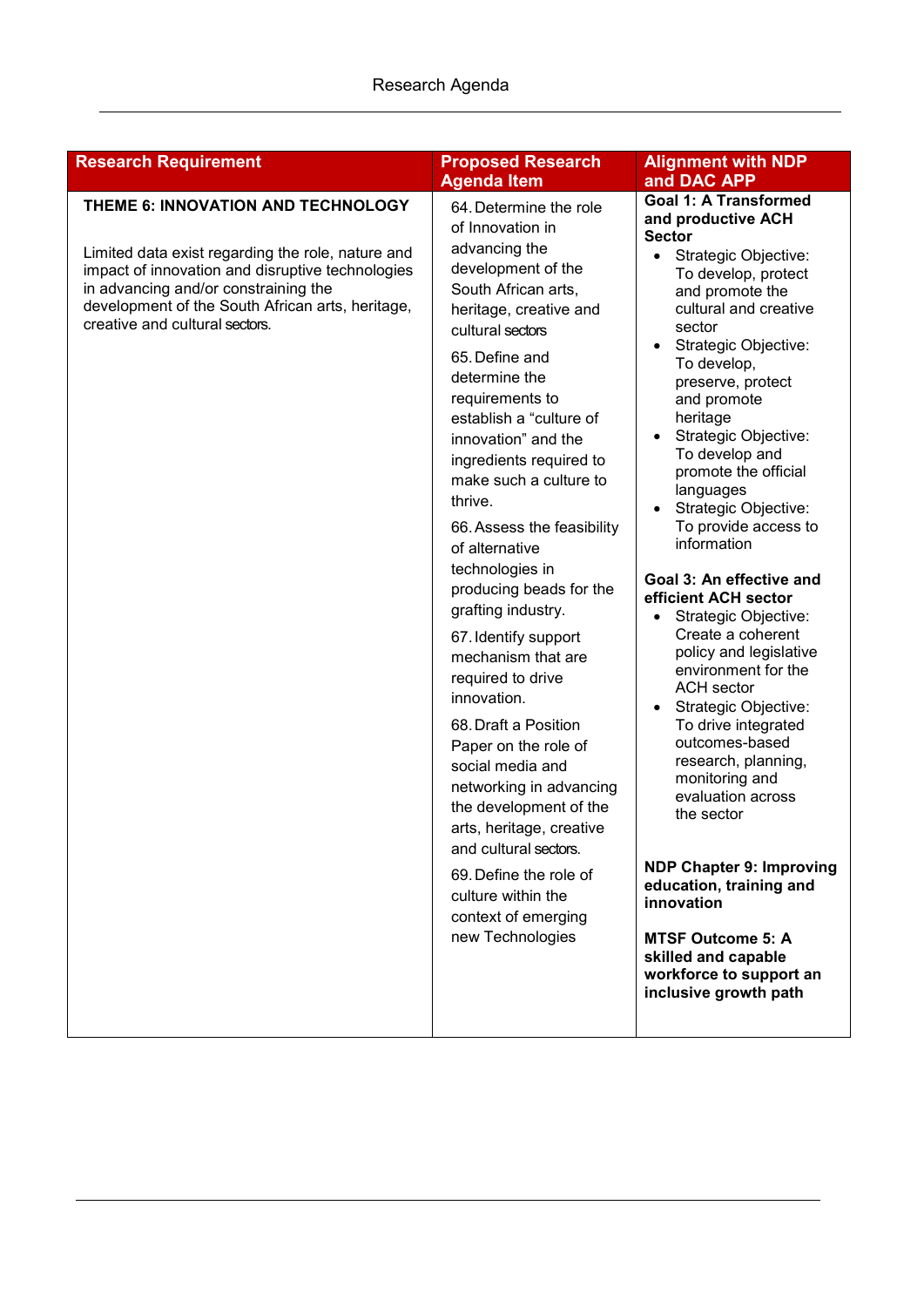| <b>Research Requirement</b>                                                                                                                                                                                                               | <b>Proposed Research</b>                                                                                                                                                                                                                                                                                                                                                                                                                                                                                                                                                                                                                                                                                                                                                                                                                                                                                                                                                                                                                                                                 | <b>Alignment with MTSF,</b>                                                                                                                                                                                                                                                                                                                                                                                                                                                                                                                                                                                                                                                                                                                                                                                                                                                                                                                                                                                                                                                                                                                                                              |
|-------------------------------------------------------------------------------------------------------------------------------------------------------------------------------------------------------------------------------------------|------------------------------------------------------------------------------------------------------------------------------------------------------------------------------------------------------------------------------------------------------------------------------------------------------------------------------------------------------------------------------------------------------------------------------------------------------------------------------------------------------------------------------------------------------------------------------------------------------------------------------------------------------------------------------------------------------------------------------------------------------------------------------------------------------------------------------------------------------------------------------------------------------------------------------------------------------------------------------------------------------------------------------------------------------------------------------------------|------------------------------------------------------------------------------------------------------------------------------------------------------------------------------------------------------------------------------------------------------------------------------------------------------------------------------------------------------------------------------------------------------------------------------------------------------------------------------------------------------------------------------------------------------------------------------------------------------------------------------------------------------------------------------------------------------------------------------------------------------------------------------------------------------------------------------------------------------------------------------------------------------------------------------------------------------------------------------------------------------------------------------------------------------------------------------------------------------------------------------------------------------------------------------------------|
| THEME 7: INTELLECTURAL PROPERTY<br>Very limited data is available regarding the<br>value of Intellectual Property located within the<br>arts, heritage and cultural and creative Industry<br>for both policy and implementation purposes. | <b>Agenda Item</b><br>70. Determine the value<br>of Intellectual Property<br>in the South African<br>Economy.<br>71. Develop a strategic<br>and Policy Framework<br>for protecting and<br>expanding the value of<br><b>Intellectual Property</b><br>within the South African<br>arts, heritage, creative<br>and cultural sectors.<br>72. Develop a position<br>paper on how to protect<br>Intellectual Property<br>within the Design<br>Sector in South Africa.<br>73. Determine best<br>practice for managing<br>Intellectual Property<br>Rights within the<br>context of a Developing<br>Countries.<br>74. Determine and<br>quantify the impact of<br>new Intellectual<br>Property legislation on<br>the sector and the<br>operations of DAC.<br>75. Develop a working<br>paper on the role and<br>inclusion of indigenous<br>knowledge systems<br>within the context of<br><b>Intellectual Property</b><br>Rights.<br>76. Develop and<br>understanding of<br>modern day patronage<br>systems within the arts<br>and creative industries<br>and its role in<br>developing Intellectual | <b>NDP and DAC APP</b><br><b>Goal 1: A Transformed</b><br>and productive ACH<br><b>Sector</b><br>Strategic Objective:<br>$\bullet$<br>To develop, protect<br>and promote the<br>cultural and creative<br>sector<br>Strategic Objective:<br>To develop,<br>preserve, protect and<br>promote heritage<br>Strategic Objective:<br>To develop and<br>promote the official<br>languages<br>Strategic Objective:<br>To build relationships<br>and partnerships<br>locally and<br>internationally<br>Strategic Objective:<br>To provide access to<br>information<br><b>NDP Chapter 3: Economy</b><br>and Employment<br><b>NDP Chapter 4: Economic</b><br>infrastructure<br><b>NDP Chapter 6: Inclusive</b><br>rural economy<br><b>NDP Chapter 7: South</b><br>Africa in the region and<br>the world<br><b>MTSF Outcome 4: Decent</b><br>employment through<br>inclusive growth<br><b>MTSF Outcome 6: An</b><br>efficient, competitive and<br>responsive economic<br>infrastructure network<br><b>MTSF Outcome 7:</b><br>Vibrant, equitable and<br>sustainable rural<br>communities<br><b>MTSF Outcome 11: Create</b><br>a better South Africa and<br>contribute to a better<br>Africa and world |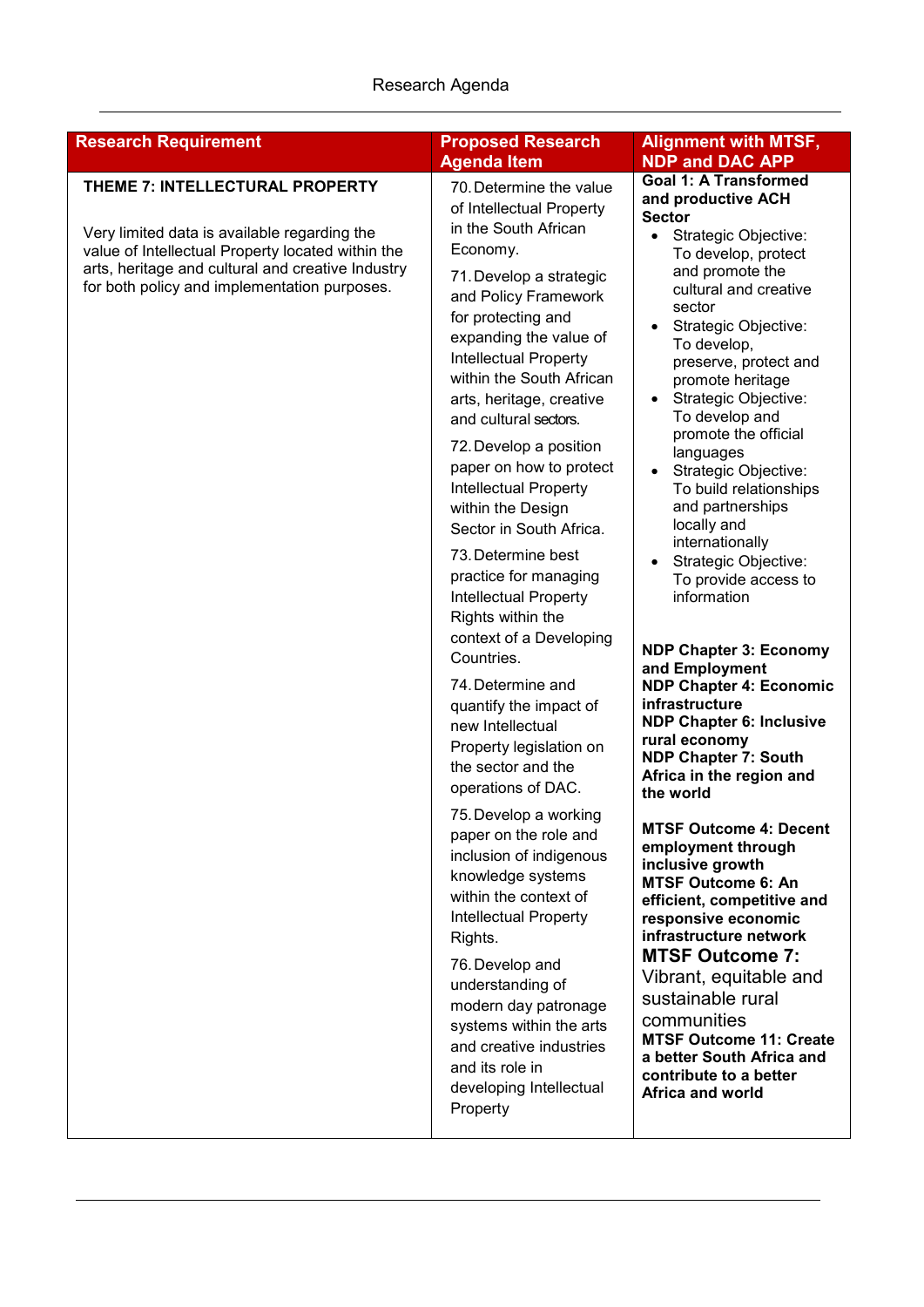| <b>Research Requirement</b>                                                                                                                                                                                                          | <b>Proposed Research</b><br><b>Agenda Item</b>                                                                                                                                                                                             | <b>Alignment with MTSF,</b><br><b>NDP and DAC APP</b>                                                                                                                                   |
|--------------------------------------------------------------------------------------------------------------------------------------------------------------------------------------------------------------------------------------|--------------------------------------------------------------------------------------------------------------------------------------------------------------------------------------------------------------------------------------------|-----------------------------------------------------------------------------------------------------------------------------------------------------------------------------------------|
| THEME 8: EDUCATION AND TRAINING<br>Data is required to determine the current and<br>potential impact of cultural and creative<br>education in enhancing capacity and<br>contributing towards economic growth and<br>competitiveness. | 77. Determine the impact<br>of cultural and creative<br>education on learners<br>and determine its<br>potential contribution<br>towards increasing the<br>competitiveness of the                                                           | Goal 4: A professional<br>and capacitated ACH<br><b>Sector</b><br>• Strategic Objective:<br>To build human<br>resource capacity<br>and promote<br>excellence                            |
|                                                                                                                                                                                                                                      | South African economy.<br>78. Determine how Arts,<br><b>Cultural and Heritage</b><br>can be advanced within<br>the South African<br>education system.                                                                                      | <b>NDP Chapter 9:</b><br>Improving education,<br>training and innovation<br><b>NDP Chapter 13: Building</b><br>a capable and<br>developmental state                                     |
|                                                                                                                                                                                                                                      | 79. Provide a detailed<br>mapping and database<br>of training institutions<br>within the Arts, Culture,<br>Heritage and Creative<br>sectors.                                                                                               | <b>MTSF Outcome 5: A</b><br>skilled and capable<br>workforce to support an<br>inclusive growth path<br><b>MTSF Outcome 12: An</b><br>efficient, effective and<br>development orientated |
|                                                                                                                                                                                                                                      | 80. Conduct a skills audit<br>and develop a skills<br>development plan that<br>would assist in<br>increasing the<br>competitive and<br>comparative advantages<br>of the South African arts,<br>heritage, creative and<br>cultural sectors. | public service                                                                                                                                                                          |

| <b>Research Requirement</b>                                                                                                                                  | <b>Proposed Research</b><br><b>Agenda Item</b>                                                                                                                                                                                                                                             | <b>Alignment with MTSF,</b><br><b>NDP and DAC APP</b>                                                                                                                                                                                                                                  |
|--------------------------------------------------------------------------------------------------------------------------------------------------------------|--------------------------------------------------------------------------------------------------------------------------------------------------------------------------------------------------------------------------------------------------------------------------------------------|----------------------------------------------------------------------------------------------------------------------------------------------------------------------------------------------------------------------------------------------------------------------------------------|
| <b>THEME 9: Social Cohesion and Nation</b><br><b>Building</b>                                                                                                | 81. Develop a Social<br><b>Cohesion Statistical</b><br>Index                                                                                                                                                                                                                               | <b>Goal 1: A Transformed</b><br>and productive ACH<br><b>Sector</b><br>Strategic Objective:<br>$\bullet$                                                                                                                                                                               |
| Currently limited data and methodologies exist<br>to effectively and efficiently quantify and track<br>social cohesion and its impact on nation<br>building. | 82. Determine the<br>degree of cultural<br>diversity in South Africa,<br>as set out in the<br><b>UNESCO</b> guidelines<br>(Technical Paper 6,<br>2011) for the<br>measurement of the<br>"diversity of cultural<br>expressions"<br>83. Identify requirements<br>for deracialising the arts, | To develop and<br>promote the official<br>languages<br>Goal 2: An Integrated and<br>inclusive society - an<br>effective/impactful nation-<br>building and social-<br>cohesion programme<br>Strategic Objective:<br>To lead coordinate<br>and implement<br>social-cohesion<br>programme |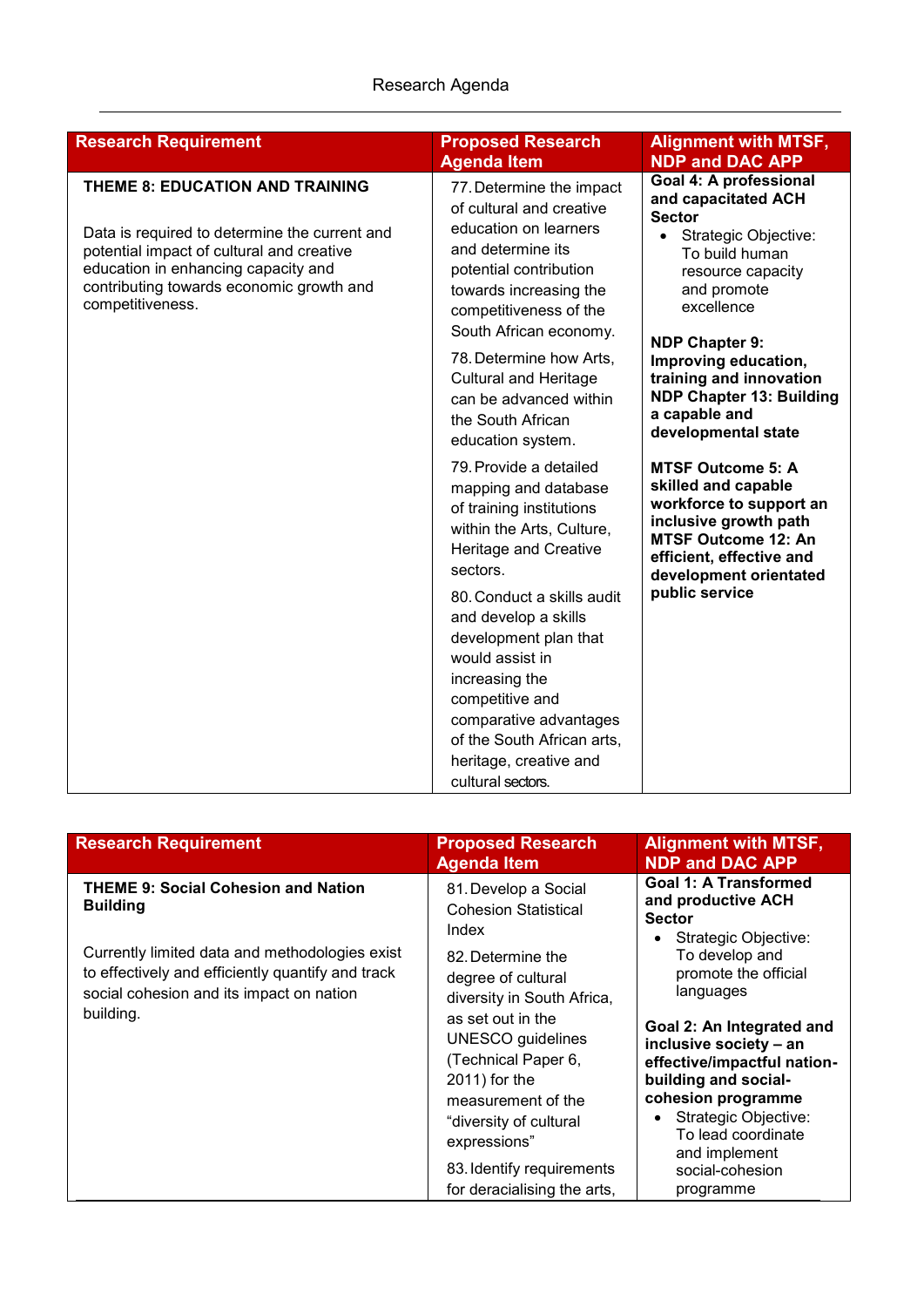| <b>Research Requirement</b> | <b>Proposed Research</b><br><b>Agenda Item</b>                                                                                                                                             | <b>Alignment with MTSF,</b><br><b>NDP and DAC APP</b>                                                                |
|-----------------------------|--------------------------------------------------------------------------------------------------------------------------------------------------------------------------------------------|----------------------------------------------------------------------------------------------------------------------|
|                             | heritage, creative and<br>cultural sectors.                                                                                                                                                | <b>NDP Chapter 15: Nation</b>                                                                                        |
|                             | 84. Conduct research on<br>the need to decolonizing<br>cultural and creative<br>institutions, curriculums<br>and public spaces whilst<br>considering local<br>influence.                   | building and social<br>cohesion<br><b>MTSF Outcome 14:</b><br><b>Transforming society and</b><br>uniting the country |
|                             | 85. Determine the role of<br>Social cohesion in<br>driving the arts, heritage,<br>creative and cultural<br>sectors, by focusing on<br>place-making, and the<br>develop multilingualism.    |                                                                                                                      |
|                             | 86. Determine the impact<br>of how social cohesion<br>can increase<br>collaborations, increase<br>capacity and insights<br>within the arts, heritage,<br>creative and cultural<br>sectors. |                                                                                                                      |
|                             | 87. Determine how<br>access to information<br>can change social<br>cohesion as oppose to<br>only serving a central<br>ideology.                                                            |                                                                                                                      |
|                             | 88. Determine how<br>access to resources can<br>advance social<br>cohesion.                                                                                                                |                                                                                                                      |
|                             | 89. The impact of the<br>arts, heritage, creative<br>and cultural sectors in<br>mitigating or advancing<br>social protest by<br>communities                                                |                                                                                                                      |
|                             | 90. Create a policy<br>framework to balance<br>economic and social<br>interest.                                                                                                            |                                                                                                                      |
|                             | 91. Define the role of<br>culture in conflict<br>prevention.                                                                                                                               |                                                                                                                      |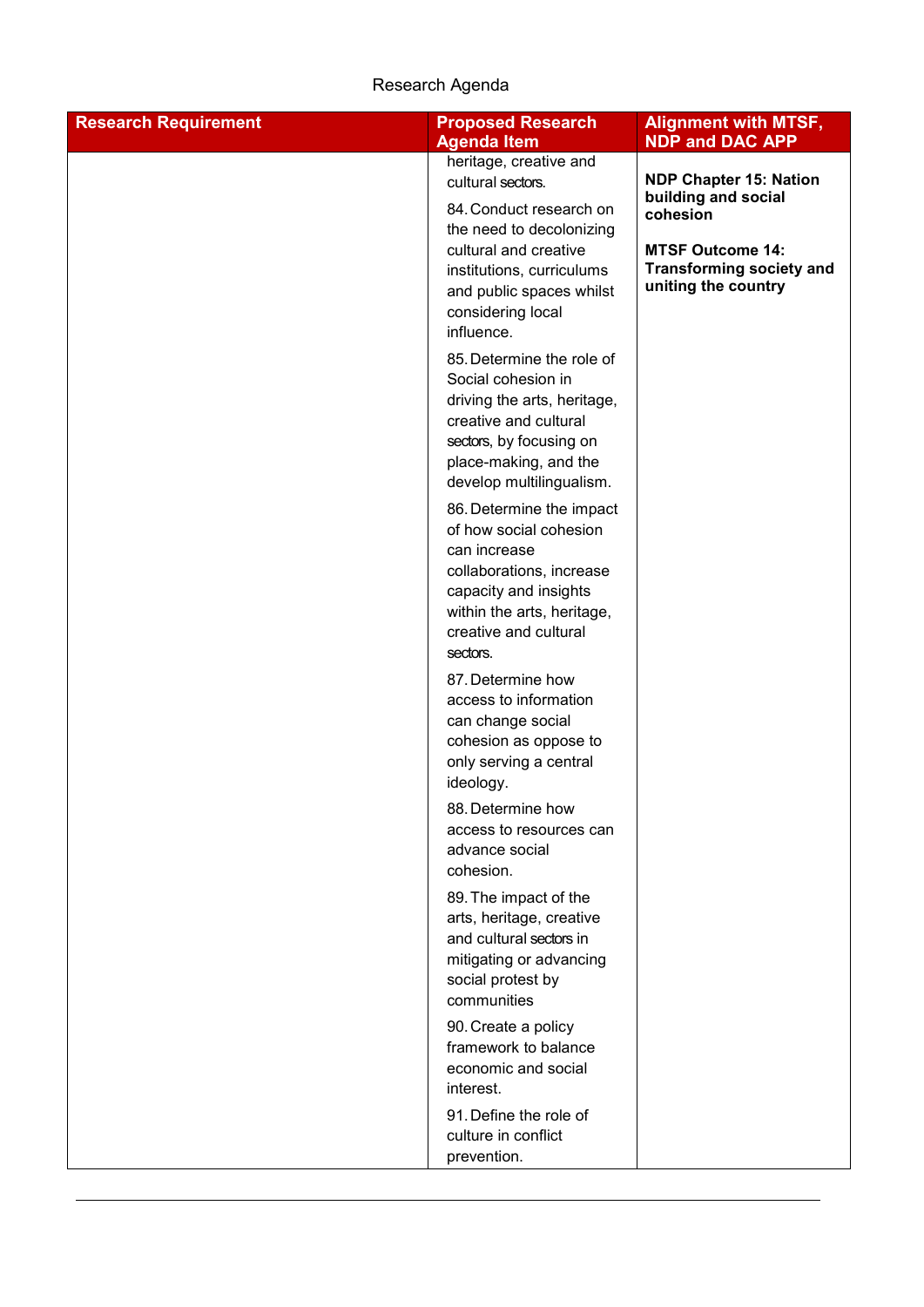| <b>Research Requirement</b> | <b>Proposed Research</b><br><b>Agenda Item</b>                                                        | <b>Alignment with MTSF,</b><br><b>NDP and DAC APP</b> |
|-----------------------------|-------------------------------------------------------------------------------------------------------|-------------------------------------------------------|
|                             | 92. Determine the<br>acquisition rates for<br>language in support of<br>advancing social<br>cohesion. |                                                       |

| <b>Research Requirement</b>                                                                                                                                                                                                                                                                                                                                                                                                                                                                                                                                                                                      | <b>Proposed Research</b>                                                                                                                                                                                                                                                                                                                              | <b>Alignment with MTSF,</b>                                                                                                                                                                                                                                                                                                                   |
|------------------------------------------------------------------------------------------------------------------------------------------------------------------------------------------------------------------------------------------------------------------------------------------------------------------------------------------------------------------------------------------------------------------------------------------------------------------------------------------------------------------------------------------------------------------------------------------------------------------|-------------------------------------------------------------------------------------------------------------------------------------------------------------------------------------------------------------------------------------------------------------------------------------------------------------------------------------------------------|-----------------------------------------------------------------------------------------------------------------------------------------------------------------------------------------------------------------------------------------------------------------------------------------------------------------------------------------------|
| <b>THEME 10: Libraries and Archives</b><br>South Africa is a signatory to an international<br>agreement which requires it to develop a<br>response that would increase the collaboration<br>between libraries and archives on the African<br>continent.<br>This entails the development of an African<br>Union (AU) Library integration Protocol and<br>proposed implementation framework based on<br>a detailed assessment of the state of relevant<br>libraries in Africa; the degree of legislative,<br>policy and systems compatibility across the<br>continent.<br>Additionally, limited information exists | <b>Agenda Item</b><br>93. Develop a proposed<br>AU Library Integration<br>Protocol<br>94. Develop an AU<br><b>Library Status Report</b><br>and supporting Policy<br>and Implementation<br>Framework pertaining to<br>achieving continental<br>library integration and<br>cooperation.<br>95. Articulate a<br>continental view of<br>libraries and the | <b>NDP and DAC APP</b><br>Goal 3: An effective and<br>efficient ACH sector<br>• Strategic Objective:<br>To strengthen and<br>modernise archive<br>and records<br>management<br>systems<br><b>NDP Chapter 9: Improving</b><br>education, training and<br>innovation<br><b>NDP Chapter 13: Building</b><br>a capable and<br>developmental state |
| regarding the full spectrum, location and<br>content of libraries and archives.<br>A need also exists to develop mechanisms<br>that would make access and the use of<br>archives and libraries easier for users and<br>beneficiaries.                                                                                                                                                                                                                                                                                                                                                                            | possible integration of<br>libraries across the<br>continent<br>96. Determine the<br>requirements for<br>ensuring that outputs<br>are produced based on<br>existing protocols and<br>agreements that are in<br>place.<br>97. Determine the<br>feasibility of establishing<br>an All African or Pan<br>African University or<br>Library.               | <b>MTSF Outcome 5: A</b><br>skilled and capable<br>workforce to support an<br>inclusive growth path<br><b>MTSF Outcome 12: An</b><br>efficient, effective and<br>development orientated<br>public service                                                                                                                                     |
|                                                                                                                                                                                                                                                                                                                                                                                                                                                                                                                                                                                                                  | 98. Determine the<br>requirements to collate<br>and provide universal<br>access to archival<br>platforms                                                                                                                                                                                                                                              |                                                                                                                                                                                                                                                                                                                                               |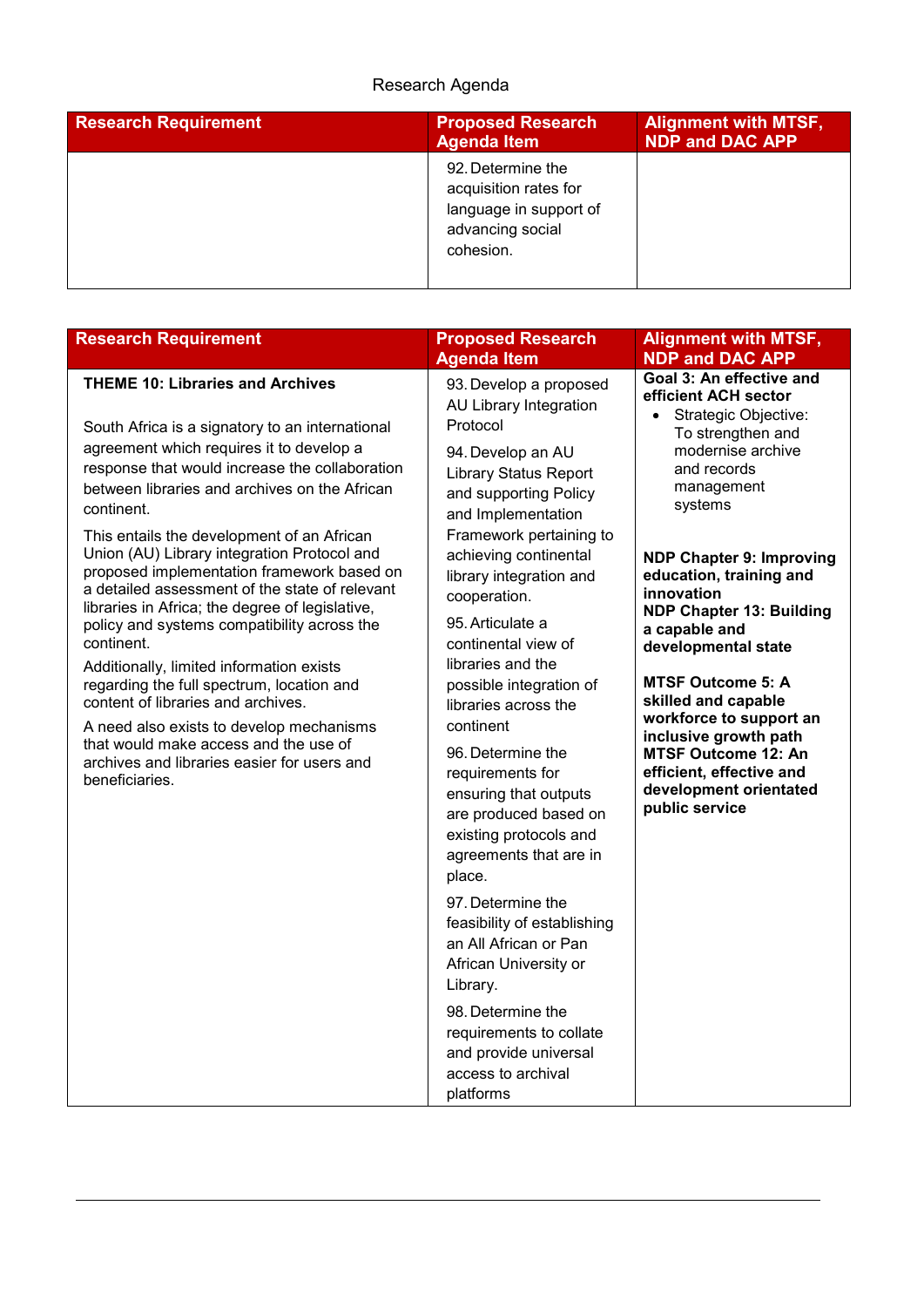| <b>Research Requirement</b>                                                                                                                                                                                                                                                                                                                                                                                                                                                                                                                                           | <b>Proposed Research</b>                                                                                                                                                                                                                                                                                                                                                                                     | <b>Alignment with MTSF,</b>                                                                                                                                                                                                                                                                                                                                                                                                                                                                      |
|-----------------------------------------------------------------------------------------------------------------------------------------------------------------------------------------------------------------------------------------------------------------------------------------------------------------------------------------------------------------------------------------------------------------------------------------------------------------------------------------------------------------------------------------------------------------------|--------------------------------------------------------------------------------------------------------------------------------------------------------------------------------------------------------------------------------------------------------------------------------------------------------------------------------------------------------------------------------------------------------------|--------------------------------------------------------------------------------------------------------------------------------------------------------------------------------------------------------------------------------------------------------------------------------------------------------------------------------------------------------------------------------------------------------------------------------------------------------------------------------------------------|
| THEME 11: MANAGEMENT OF ARTIFACTS<br>Currently a number of highly significant<br>cultural and historical artefacts pertaining to<br>South African history are located abroad<br>under the custodianship of a number of<br>heritage and historical institutions.<br>The requirement is to catalogue all these<br>artefacts and engage through bi- and multi-<br>lateral agreements and institutions to return<br>these artefacts to South Africa.<br>Additionally, a need exists to consolidate and<br>increase the effective and efficient<br>management of archives. | <b>Agenda Item</b><br>99. Develop a catalogue<br>of significant artefacts<br>which should be returned<br>to South Africa.<br>100. Determine the<br>status quo of artefacts<br>and what still needs to<br>be done to access and<br>preserve them.<br>101. Determine the<br>requirements for global,<br>regional, national,<br>provincial, local and<br>municipal, level<br>alignment pertaining<br>artefacts. | <b>NDP and DAC APP</b><br><b>Goal 1: A Transformed</b><br>and productive ACH<br><b>Sector</b><br>Strategic Objective:<br>$\bullet$<br>To develop,<br>preserve, protect and<br>promote heritage<br>Strategic Objective:<br>$\bullet$<br>To build relationships<br>and partnerships<br>locally and<br>internationally<br>Strategic Objective:<br>To provide access to<br>information<br>Goal 2: An Integrated and<br>inclusive society - an<br>effective/impactful nation-<br>building and social- |
|                                                                                                                                                                                                                                                                                                                                                                                                                                                                                                                                                                       | 102. Catalogue<br>corporate archives and<br>private collections.<br>103. Determine a<br>standard naming<br>convention for artefacts<br>and cataloguing of<br>artefact to assist in<br>determining where they<br>are located.<br>104. Define best<br>practice regarding the<br>precedents and<br>requirements for<br>returning artefacts.<br>105. Catalogue all                                               | cohesion programme<br>Strategic Objective:<br>To lead coordinate<br>and implement<br>social-cohesion<br>programme<br><b>NDP Chapter 15: Nation</b><br>building and social<br>cohesion<br><b>MTSF Outcome 14:</b><br><b>Transforming society and</b><br>uniting the country                                                                                                                                                                                                                       |
|                                                                                                                                                                                                                                                                                                                                                                                                                                                                                                                                                                       | government acquisitions.<br>106. Document the<br>value of artefacts without<br>putting objects at risk.<br>107. Identify protocols<br>to manage high risk<br>collections and<br>information.<br>108. Determine the<br>feasibility and the means<br>of mapping and<br>documenting heritage<br>sites from a local<br>provincial perspective.                                                                   |                                                                                                                                                                                                                                                                                                                                                                                                                                                                                                  |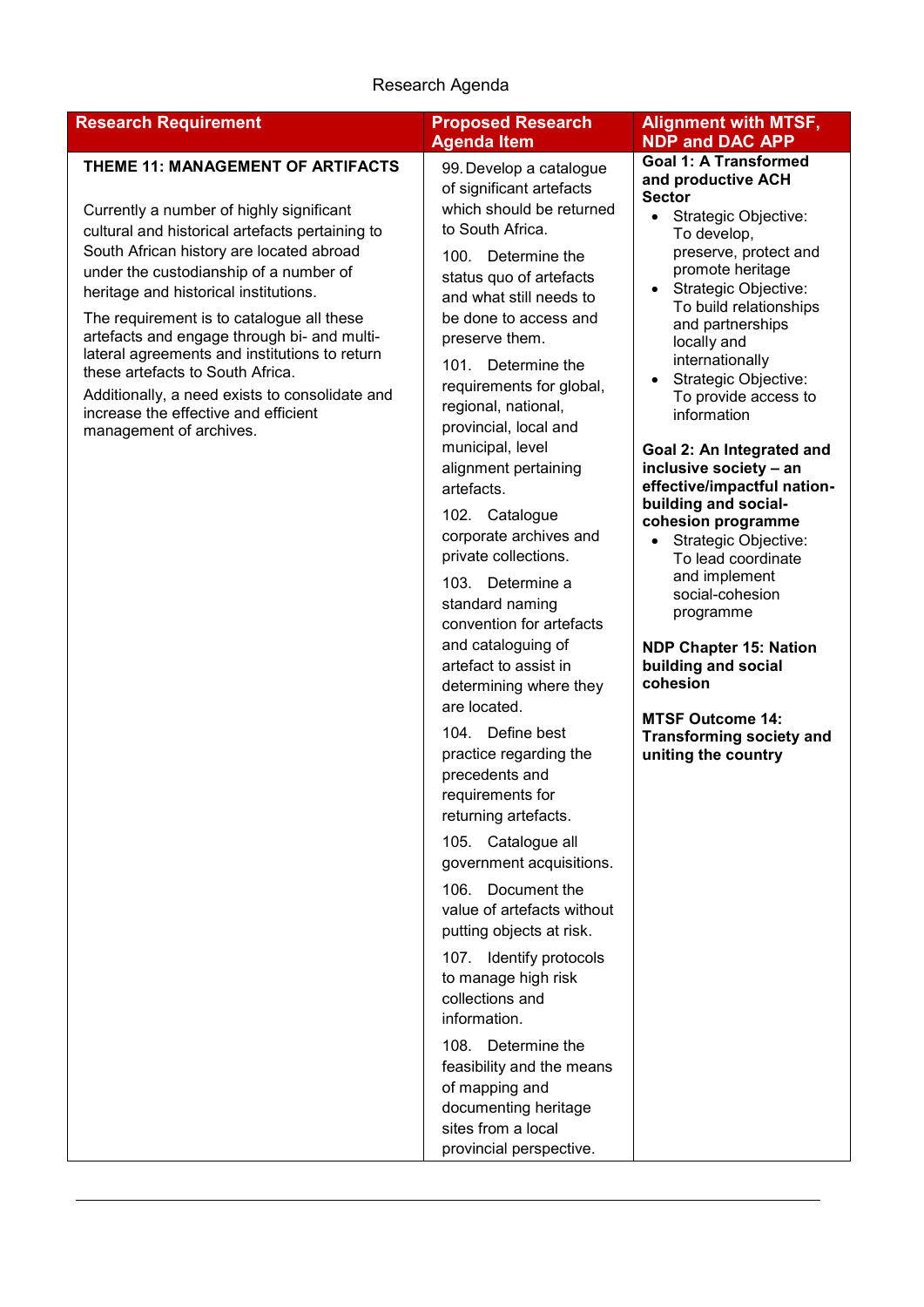| <b>Agenda Item</b><br>109. Conduct a policy                                                                                                                                                                                                                                                                                                                                                                                                                                                                                                                                                                                                                                                                                                                                                                                                                                          | <b>NDP and DAC APP</b><br>Goal 3: An effective and                                                                                                                                                                                                                                        |
|--------------------------------------------------------------------------------------------------------------------------------------------------------------------------------------------------------------------------------------------------------------------------------------------------------------------------------------------------------------------------------------------------------------------------------------------------------------------------------------------------------------------------------------------------------------------------------------------------------------------------------------------------------------------------------------------------------------------------------------------------------------------------------------------------------------------------------------------------------------------------------------|-------------------------------------------------------------------------------------------------------------------------------------------------------------------------------------------------------------------------------------------------------------------------------------------|
| review with the purpose<br>of ensuring optimal<br>policy and strategic<br>alignment across the<br>arts, heritage, cultural<br>and creative sectors.<br>110. Develop a White<br>Paper for the arts,<br>heritage and cultural<br>and creative sector in<br>South Africa.                                                                                                                                                                                                                                                                                                                                                                                                                                                                                                                                                                                                               | efficient ACH sector<br>Strategic Objective:<br>Create a coherent<br>policy and legislative<br>environment for the<br><b>ACH</b> sector<br>Strategic Objective:<br>٠<br>To drive integrated<br>outcomes-based<br>research, planning,<br>monitoring and<br>evaluation across<br>the sector |
| 111.<br>Determine<br>levels of policy<br>compliance by<br><b>Provincial and Local</b><br>Government with<br>national policy and<br>legislative prescripts<br>pertaining to the<br>development of the<br>South African arts,<br>heritage, creative and<br>cultural sectors.<br>112. Determine the<br>feasibility of employing<br>DORA and/or<br><b>Conditional Grants to</b><br>fund provincial and<br>local government<br>interventions within the<br>Arts, Culture, Heritage<br>and Creative sectors.<br>113. Identify possible<br>mechanisms that would<br>allow for the inclusion<br>of Arts, Culture,<br>Heritage and Creative<br>sectors interventions at<br>local government level.<br>Quantify the<br>114.<br>policy contribution of<br>Culture in implementing<br>the policy imperatives<br>of the AU Agenda<br>2063.<br>Develop design<br>115.<br>policies for the graphic, | <b>NDP Chapter 13: Building</b><br>a capable and<br>developmental state<br><b>MTSF Outcome 12: An</b><br>efficient, effective and<br>development orientated<br>public service                                                                                                             |
|                                                                                                                                                                                                                                                                                                                                                                                                                                                                                                                                                                                                                                                                                                                                                                                                                                                                                      | textile, ceramics,                                                                                                                                                                                                                                                                        |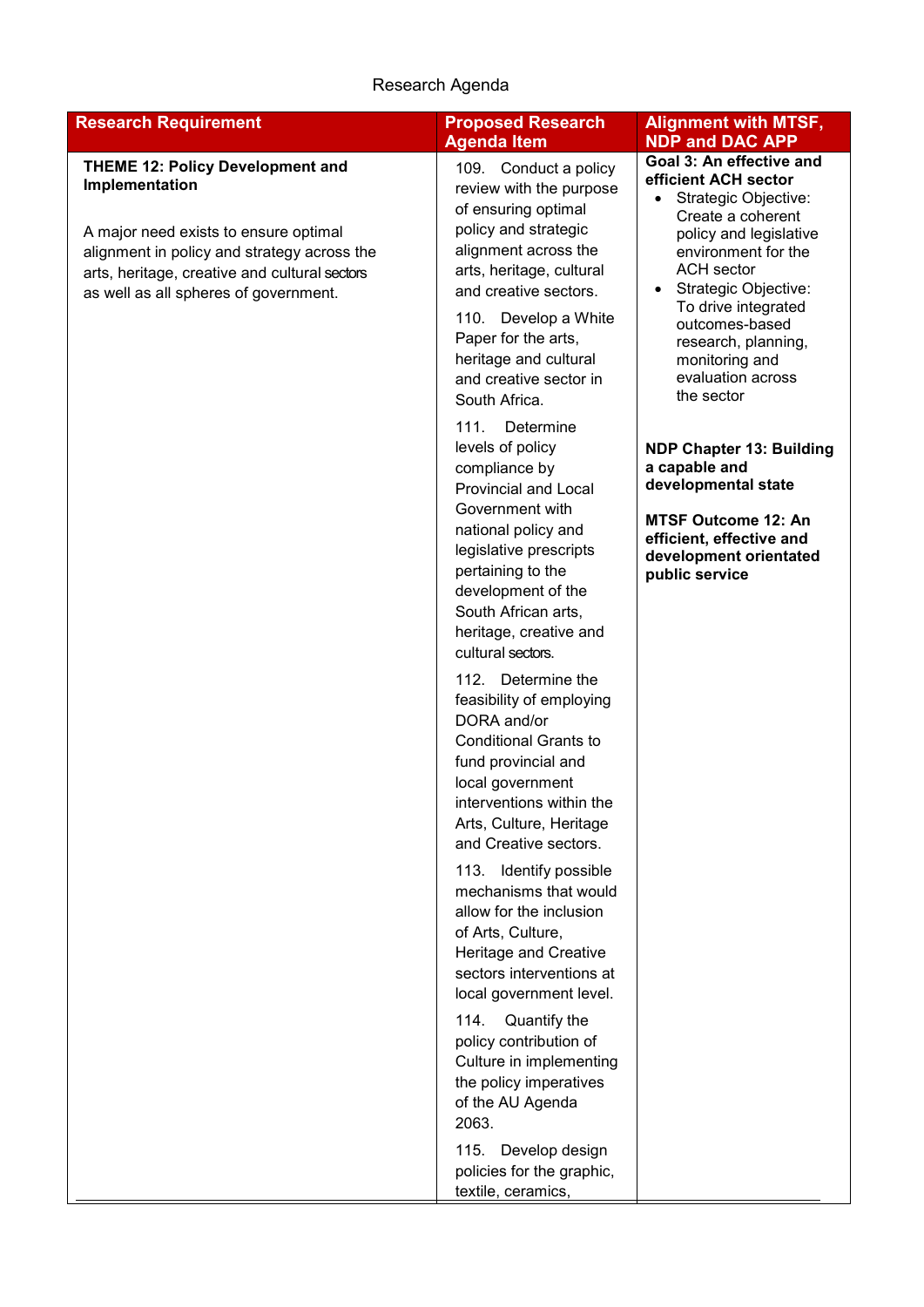| jewellery, architecture<br>and industrial design<br>sectors.                                                                     |
|----------------------------------------------------------------------------------------------------------------------------------|
| 116. Define the role of<br>Culture in achieving the<br>policy imperatives of<br>the 2030 Agenda on<br>Sustainable<br>Development |
| 117. Develop of<br>business case for the<br>relocation of DAC<br>within a restructured<br><b>Public Sector</b>                   |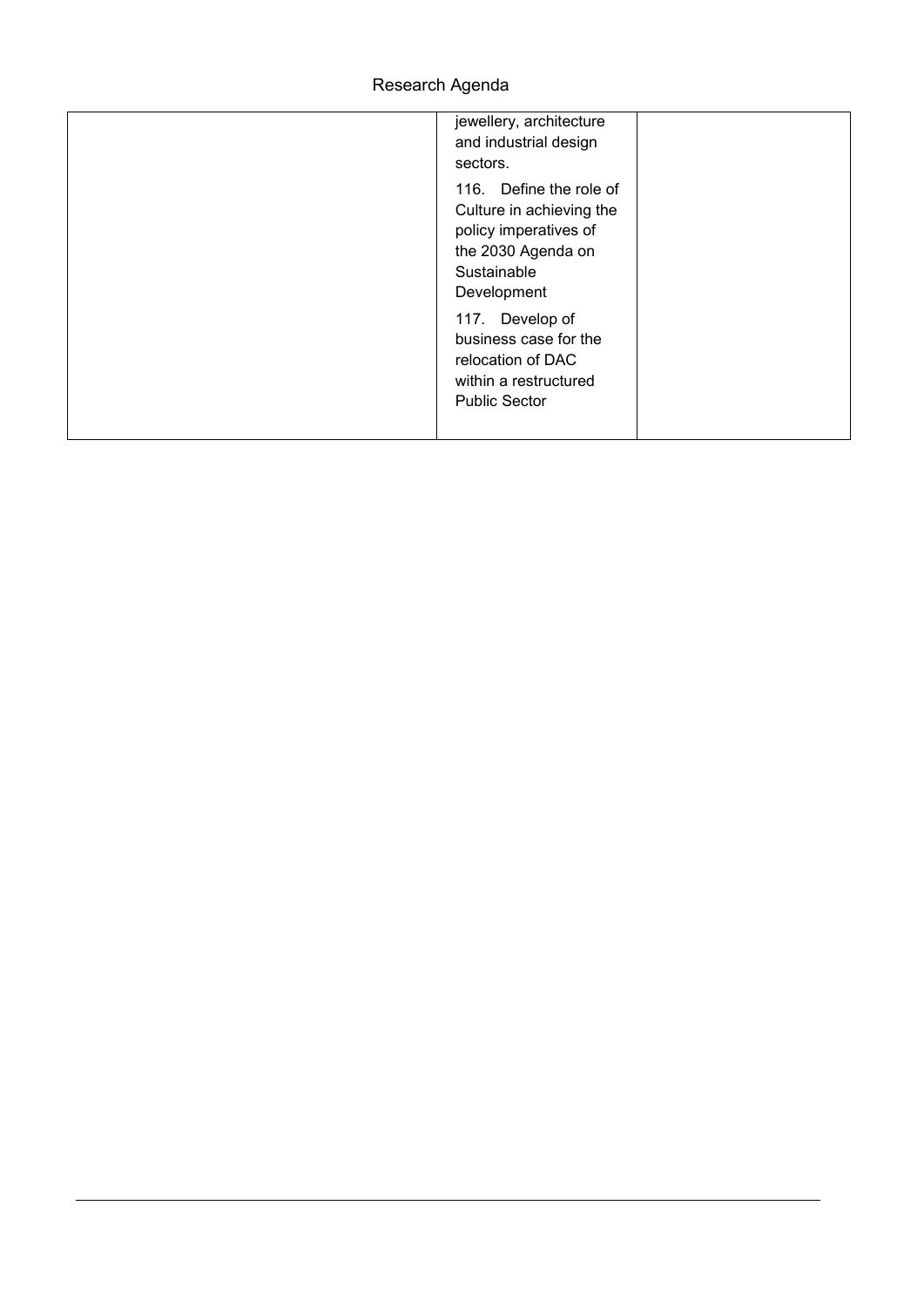| <b>Research Requirement</b>                                                                                                                                                                                                                                                                                                                                                                                 | <b>Proposed Research</b><br><b>Agenda Item</b>                                                                                                                                                                                                                                                                            | <b>Alignment with MTSF,</b><br><b>NDP and DAC APP</b>                                                                                                                                                                                                                                                                                                                                                                                                                                                                                                                                                                                                             |
|-------------------------------------------------------------------------------------------------------------------------------------------------------------------------------------------------------------------------------------------------------------------------------------------------------------------------------------------------------------------------------------------------------------|---------------------------------------------------------------------------------------------------------------------------------------------------------------------------------------------------------------------------------------------------------------------------------------------------------------------------|-------------------------------------------------------------------------------------------------------------------------------------------------------------------------------------------------------------------------------------------------------------------------------------------------------------------------------------------------------------------------------------------------------------------------------------------------------------------------------------------------------------------------------------------------------------------------------------------------------------------------------------------------------------------|
| <b>THEME 13: Living Human Treasures (LHT)</b><br>Data and knowledge associated with Living<br>Human Treasures (LHT) is under threat of not<br>being secured for future generations.<br>The requirement is therefore to identify and<br>such data and knowledge sources in order to<br>define and operationalise relevant domains,<br>representative lists and identify LHT under<br>threat of disappearing. | 118. Develop and<br>populate a Consolidated<br>National Living Human<br>Treasure Database.<br>119.<br>Develop methods<br>and platforms that would<br>allow communities, civil<br>society and all spheres<br>of government to identify<br>potential LHT that could<br>be considered for<br>inclusion onto the<br>database. | <b>Goal 1: A Transformed</b><br>and productive ACH<br><b>Sector</b><br>Strategic Objective:<br>$\bullet$<br>To develop,<br>preserve, protect<br>and promote<br>heritage<br>Strategic Objective:<br>$\bullet$<br>To develop and<br>promote the official<br>languages<br>Goal 2: An Integrated and<br>inclusive society - an<br>effective/impactful nation-<br>building and social-<br>cohesion programme<br>• Strategic Objective:<br>To lead coordinate<br>and implement<br>social-cohesion<br>programme<br><b>NDP Chapter 15: Nation</b><br>building and social<br>cohesion<br><b>MTSF Outcome 14:</b><br><b>Transforming society and</b><br>uniting the country |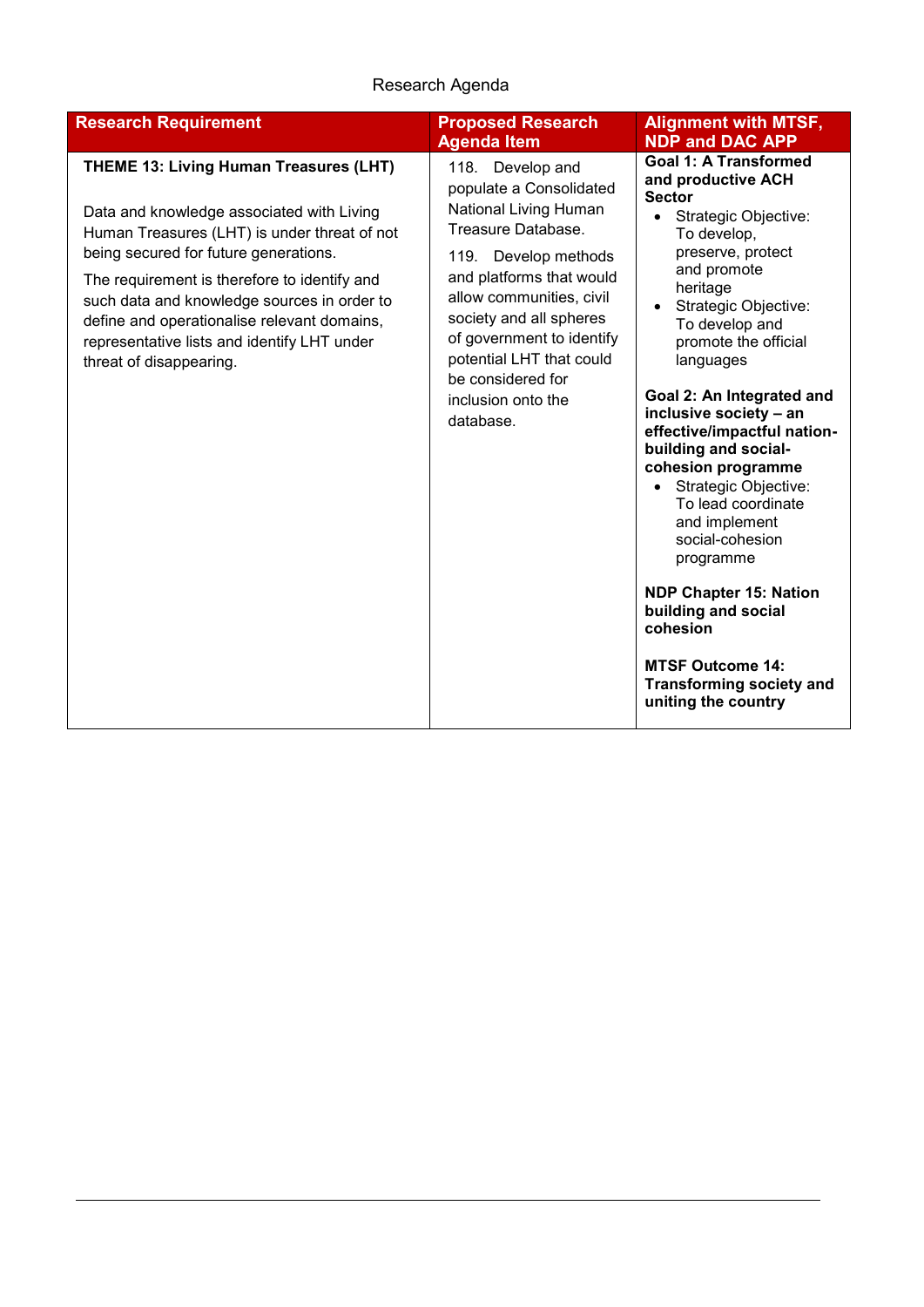| <b>Research Requirement</b>                                                                                                                                                                                                                                                                                                                                            | <b>Proposed Research</b>                                                                                                                                                                                                                                 | <b>Alignment with NDP and</b>                                                                                                                                                                                                             |
|------------------------------------------------------------------------------------------------------------------------------------------------------------------------------------------------------------------------------------------------------------------------------------------------------------------------------------------------------------------------|----------------------------------------------------------------------------------------------------------------------------------------------------------------------------------------------------------------------------------------------------------|-------------------------------------------------------------------------------------------------------------------------------------------------------------------------------------------------------------------------------------------|
| <b>THEME 14: International Relations and</b><br><b>Cultural Diplomacy</b><br>In order to develop focused high- impact<br>international engagements with multi- and bi-<br>lateral partners a detailed analysis of relevant<br>trends and potential growth and collaboration<br>points within the arts, heritage, creative and<br>cultural sectors have been developed. | <b>Agenda Item</b><br>120. Develop and<br>maintain a digitised and<br>hard copy repository of all<br>relevant international<br>agreements, protocols<br>and policy documents.<br>121. Develop Cultural<br>and Creative Industry<br>Country Briefings to  | <b>DAC APP</b><br><b>Goal 1: A Transformed</b><br>and productive ACH<br><b>Sector</b><br>Strategic Objective:<br>$\bullet$<br>To build relationships<br>and partnerships<br>locally and<br>internationally<br><b>NDP Chapter 7: South</b> |
| A major need exists to create and implement<br>an integrated policy perspective pertaining to<br>cultural diplomacy across the South African<br>Government.                                                                                                                                                                                                            | inform Cultural<br>Diplomacy efforts<br>aimed at accelerating<br>economic<br>development.<br>122. Quantify the<br>impact of<br>international<br>protocols in<br>advancing the<br>Cultural, Heritage,<br>Arts and Creative<br>sectors in South<br>Africa. | Africa in the region and the<br>world<br><b>MTSF Outcome 11: Create</b><br>a better South Africa and<br>contribute to a better<br>Africa and world                                                                                        |
|                                                                                                                                                                                                                                                                                                                                                                        | 123. Develop a baseline<br>paper on the role of<br><b>Cultural Diplomacy</b><br>within the broader<br>Foreign Policy portfolio<br>and identify possible<br>policy mechanisms that<br>could support the<br>practice of Cultural<br>Diplomacy.             |                                                                                                                                                                                                                                           |
|                                                                                                                                                                                                                                                                                                                                                                        | 124. Develop a<br>mechanism that would<br>be able to track and<br>share data pertaining to<br>developments within the<br>cultural diplomacy<br>domain.<br>125. Develop a position                                                                        |                                                                                                                                                                                                                                           |
|                                                                                                                                                                                                                                                                                                                                                                        | paper on the CCI in<br>terms of the South<br>African National Interest.<br>126. Develop policy and<br>negotiating positions to<br>assist international<br>negotiations within the                                                                        |                                                                                                                                                                                                                                           |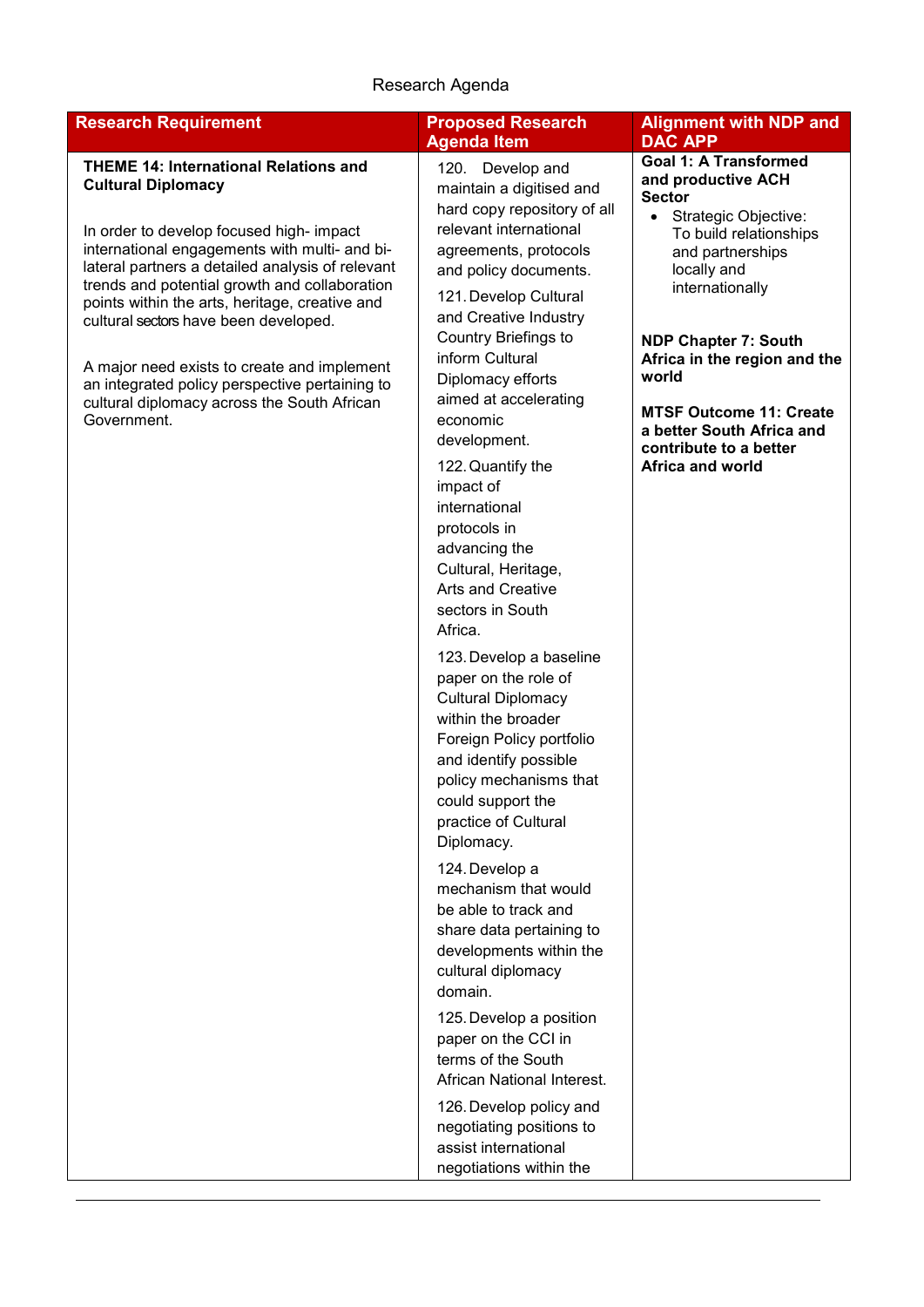| <b>Research Requirement</b> | <b>Proposed Research</b><br><b>Agenda Item</b>                                                | <b>Alignment with NDP and</b><br><b>DAC APP</b> |
|-----------------------------|-----------------------------------------------------------------------------------------------|-------------------------------------------------|
|                             | <b>CCI and Cultural</b><br>Diplomacy.                                                         |                                                 |
|                             | 127. Determine the<br>impact of Cultural<br>Seasons on international<br>trade within the CCI. |                                                 |
|                             | 128. Create an<br>integrated policy<br>framework to manage<br>cultural seasons.               |                                                 |

| <b>Research Requirement</b>                                                                | <b>Proposed Research</b><br><b>Agenda Item</b>                                                                                                      | <b>Alignment with MTSF,</b><br><b>NDP and DAC APP</b>                                                                                                         |  |
|--------------------------------------------------------------------------------------------|-----------------------------------------------------------------------------------------------------------------------------------------------------|---------------------------------------------------------------------------------------------------------------------------------------------------------------|--|
| <b>THEME 15: Employment, Training, Skills</b><br>and Transformation                        | 129. Define the scope<br>and size of the labour<br>market in the arts,<br>heritage, creative and                                                    | <b>Goal 1: A Transformed</b><br>and productive ACH<br><b>Sector</b><br>Strategic Objective:<br>$\bullet$                                                      |  |
| A major need exists for accurate data<br>pertaining to employment, training, skills and    | cultural sectors.                                                                                                                                   | To develop, protect<br>and promote the                                                                                                                        |  |
| the state of transformation within the arts,<br>heritage and cultural and creative sector. | 130. Develop a skills<br>profile and development<br>framework within the<br>arts, heritage, creative<br>and cultural sectors.                       | cultural and creative<br>sector<br>Strategic Objective:<br>To develop,<br>preserve, protect<br>and promote                                                    |  |
|                                                                                            | 131. Determine<br>empowerment and<br>transformation levels<br>within the arts, heritage,<br>creative and cultural<br>sectors.                       | heritage<br>Strategic Objective:<br>To develop and<br>promote the official<br>languages<br>Strategic Objective:<br>$\bullet$<br>To provide access             |  |
|                                                                                            | 132. Determine the<br>number of graduates                                                                                                           | to information                                                                                                                                                |  |
|                                                                                            | within the Cultural and<br>Creative Sector, that exit<br>from the sector; why<br>they exit; and where are<br>they now?                              | Goal 3: An effective and<br>efficient ACH sector<br>Strategic Objective:<br>Create a coherent<br>policy and legislative<br>environment for the                |  |
|                                                                                            | 133. Develop impact<br>indicators related to<br>training, health and well-<br>being within the arts,<br>heritage, creative and<br>cultural sectors. | <b>ACH</b> sector<br>Strategic Objective:<br>$\bullet$<br>To drive integrated<br>outcomes-based<br>research, planning,<br>monitoring and<br>evaluation across |  |
|                                                                                            | 134. Determine<br>minimum occupational<br>and labour standards for<br>the South African arts,                                                       | the sector<br>Goal 4: A professional<br>and capacitated ACH<br><b>Sector</b>                                                                                  |  |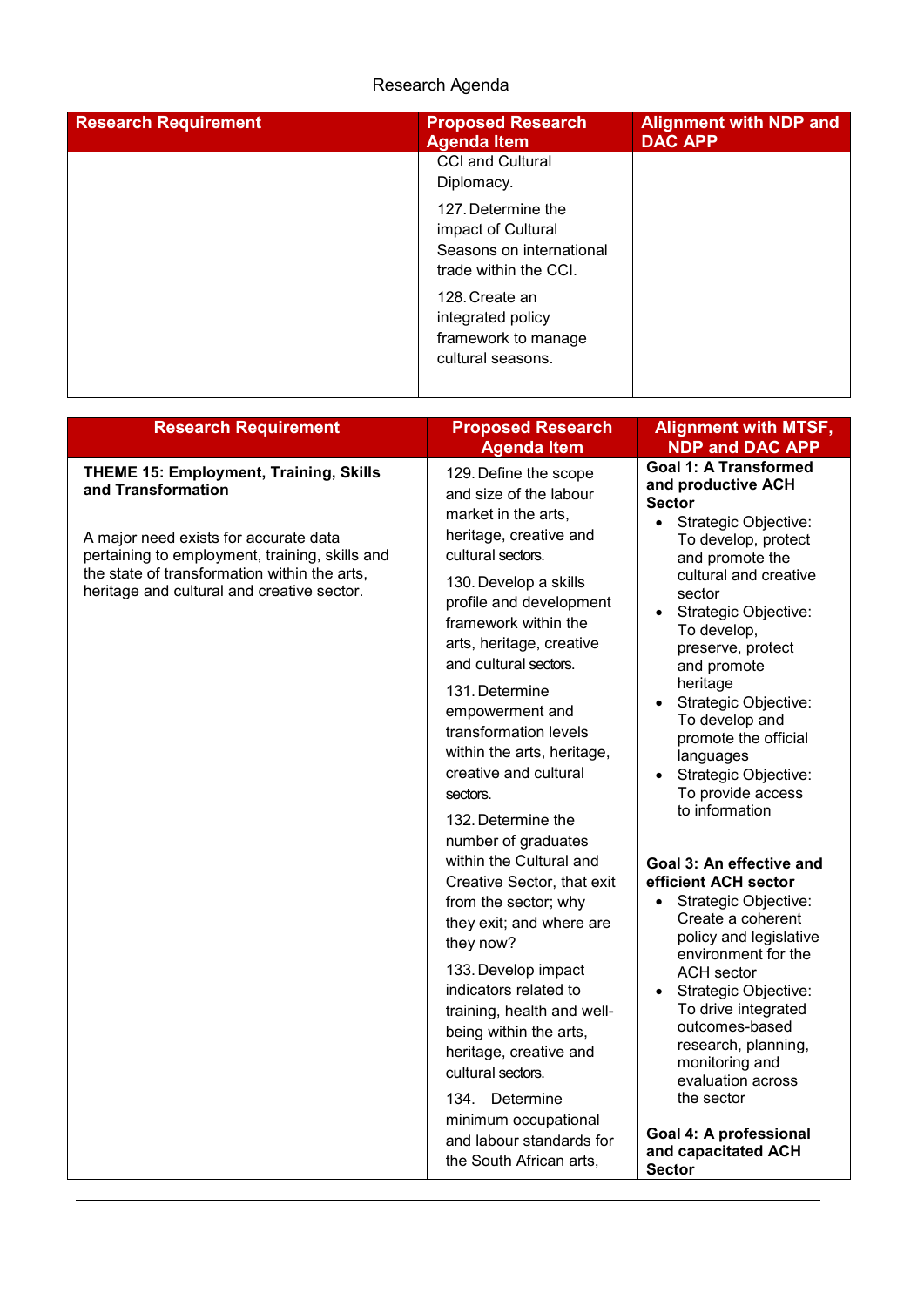| <b>Research Requirement</b> | <b>Proposed Research</b><br><b>Agenda Item</b>                                                                                                                            | <b>Alignment with MTSF,</b><br><b>NDP and DAC APP</b>                                                                                                                                                                                                                                                                                                                                                                                                                                                                                                           |
|-----------------------------|---------------------------------------------------------------------------------------------------------------------------------------------------------------------------|-----------------------------------------------------------------------------------------------------------------------------------------------------------------------------------------------------------------------------------------------------------------------------------------------------------------------------------------------------------------------------------------------------------------------------------------------------------------------------------------------------------------------------------------------------------------|
|                             | heritage, creative and<br>cultural sectors.<br>135. Determine the<br>viability of social security<br>elements for the arts,<br>heritage, creative and<br>cultural sectors | Strategic Objective:<br>$\bullet$<br>To build human<br>resource capacity<br>and promote<br>excellence<br><b>NDP Chapter 3: Economy</b><br>and Employment<br><b>NDP Chapter 6: Inclusive</b><br>rural economy<br><b>NDP Chapter 9: Improving</b><br>education, training and<br>innovation<br><b>MTSF Outcome 4: Decent</b><br>employment through<br>inclusive growth<br><b>MTSF Outcome 5: A</b><br>skilled and capable<br>workforce to support an<br>inclusive growth path<br><b>MTSF Outcome 7: Vibrant,</b><br>equitable and sustainable<br>rural communities |

## <span id="page-25-0"></span>**3. The way forward**

The Research Agenda is a "living" document, and as such it will be subject to constant updating and refining. It is envisaged that a range of engagement and interactions will be held over the next five years, during which new inputs will be collected and recorded on the Research Agenda.

Every year the South African Cultural Observatory will issue an updated version of the Research Agenda, which will contain all new inputs and additions relevant to items contained in the Research Agenda.